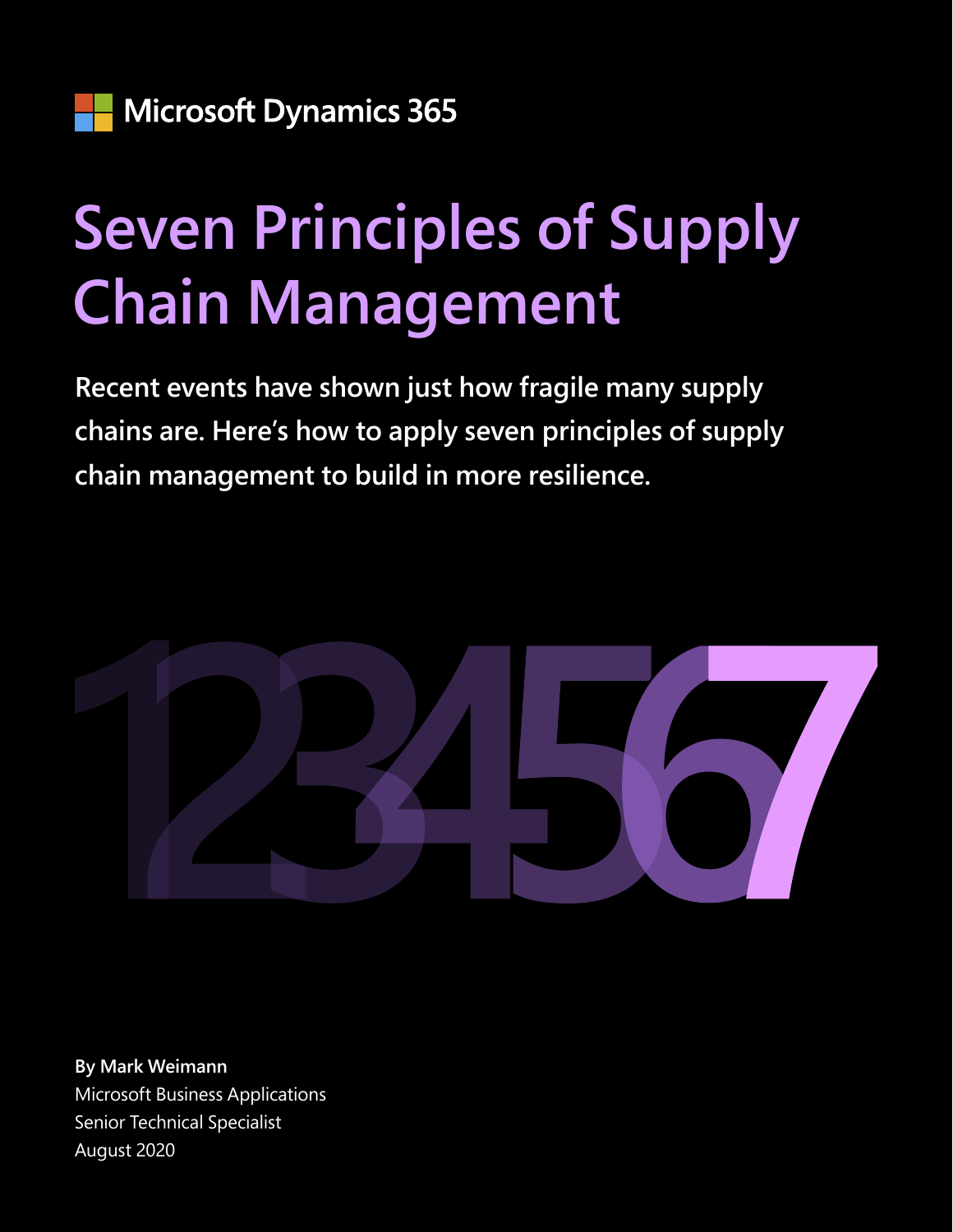# <span id="page-1-0"></span>**Contents**

### **[Introduction](#page-2-0)**

| Not a chain, a pipeline |  |
|-------------------------|--|
|                         |  |
|                         |  |

### **[Supply chain principles and actions](#page-10-0)**

| Principle 2: Manage supply                                          |  |
|---------------------------------------------------------------------|--|
| Principle 3: Adopt a fast, flexible                                 |  |
| Principle 4: Use real-time analytics to                             |  |
| Principle 5: Improve forecasting models <b>Europe 21</b>            |  |
|                                                                     |  |
| Principle 7: Create new distribution                                |  |
| <b><i>Contract Contract Contract Contract Contract Contract</i></b> |  |

| Using technology to make the |  |
|------------------------------|--|
| supply chain more resilient  |  |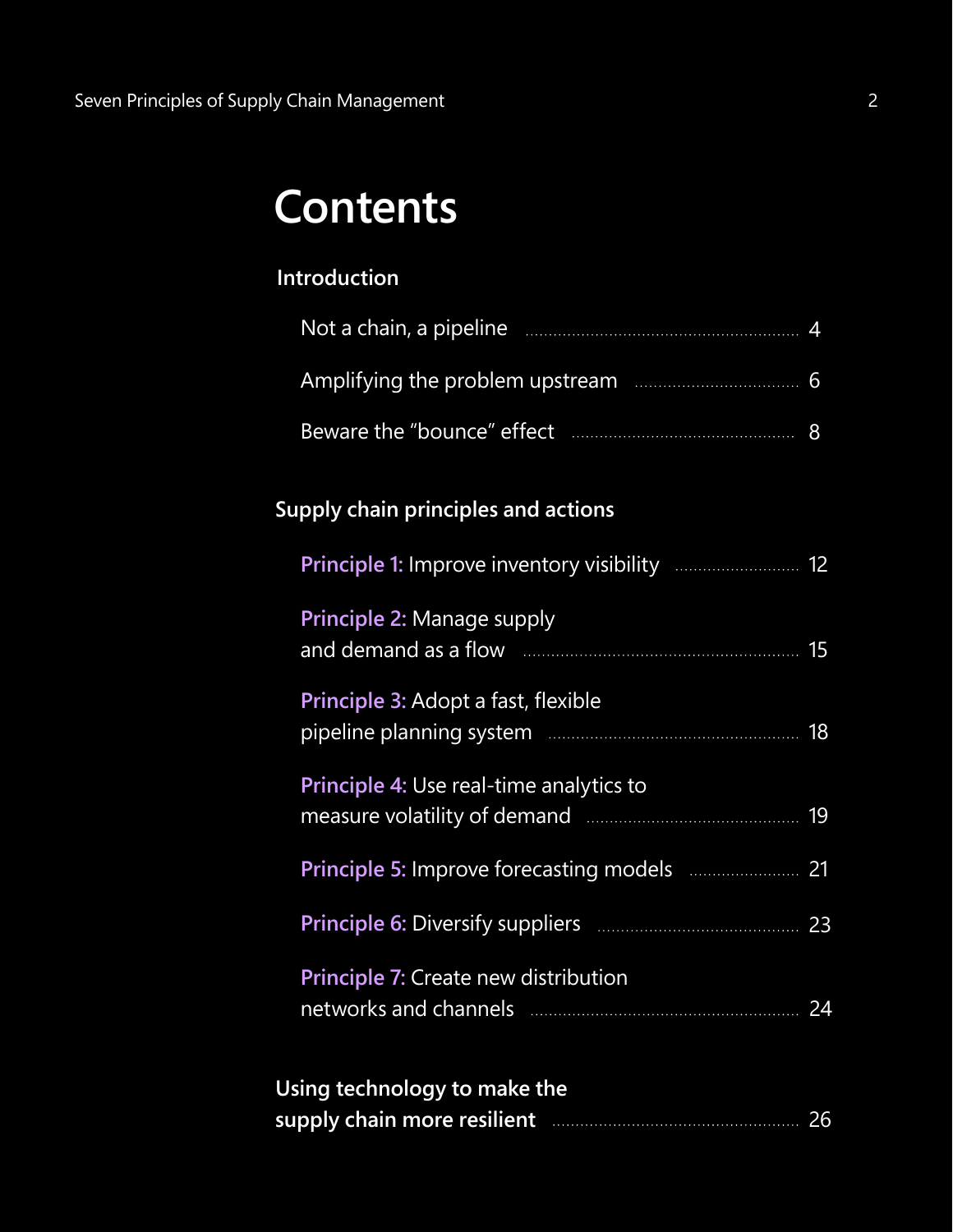# <span id="page-2-0"></span>**Introduction**

The COVID-19 pandemic has thrust the supply chain into the spotlight. Its fragility and how to make it more resilient have been widely discussed. The phrase "supply chain" has become a buzzword to explain a complex process with many moving parts. But what can be done practically to make it more robust? To answer this question, we need to better understand the principles of the supply chain.

But first, I would like to challenge conventional thinking of what a supply chain actually is. The term "supply chain management" can be traced back to 1982 and has gained in popularity throughout the 1990s. Since then, many books and theories have been written about it, and many people have taken on the title "Supply Chain Manager."

Recently, images of panic buying and supermarket shelves emptied of toilet paper, rice and flour were seen in many countries. Suddenly, people who had never thought about the supply chain faced the prospect of shortages of staple products and panicked. This was partly caused by a failure to understand the supply chain, but it also highlighted how vulnerable and susceptible it is to outside influence.

If you think about a chain, what do you think of? I have spent a lot of my life sailing ocean going boats. So when I think of a chain, I think of something that is incredibly strong and rigid, even unbreakable—something that, during storms, I have had to trust my life to. It's unthinkable that a chain would break, yet we use the word "chain" to describe what can happen to a system that we visualise as extremely vulnerable to forces outside our control.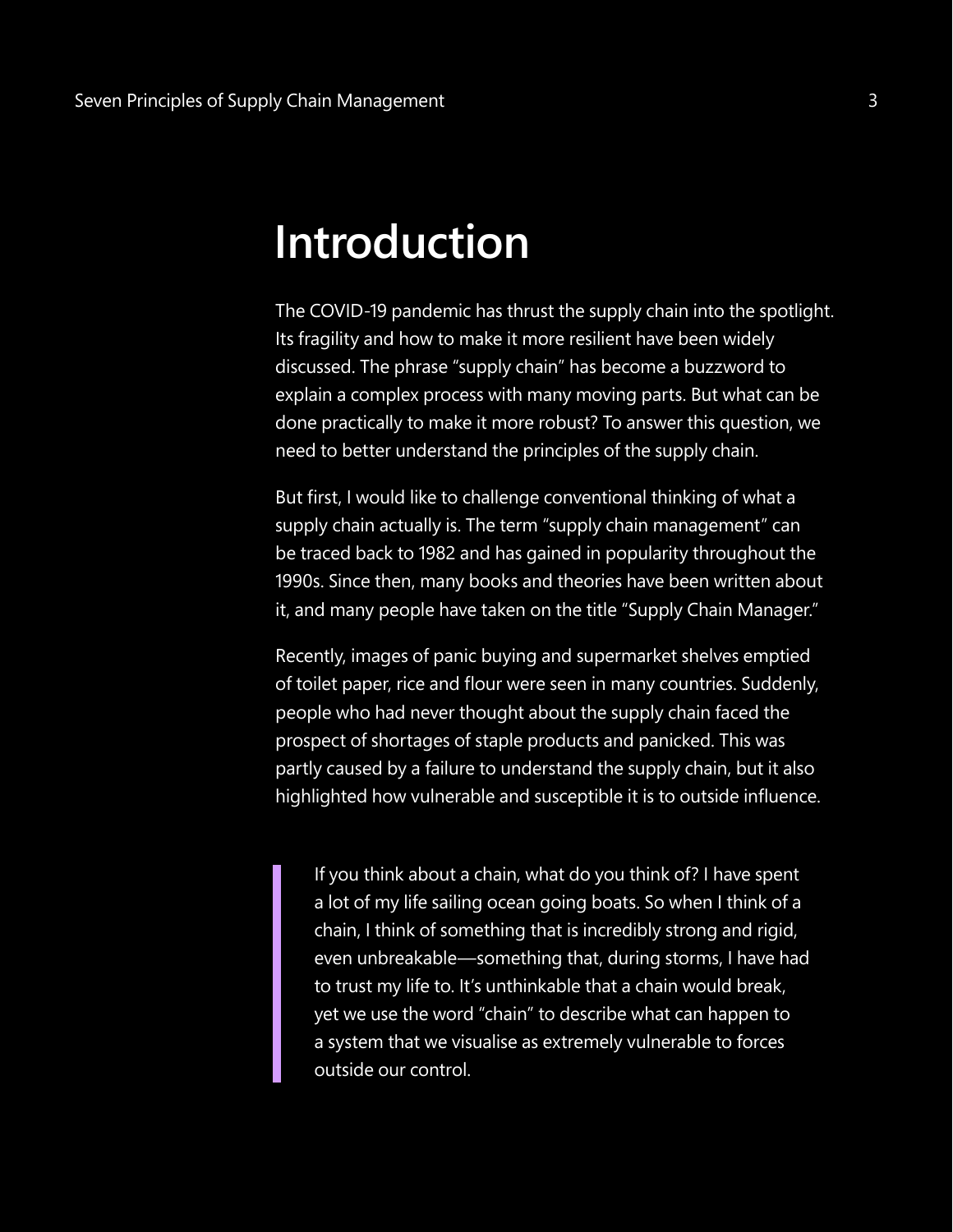# <span id="page-3-0"></span>**Not a chain, a pipeline**

I prefer to think of the supply chain as a "supply pipeline." While it doesn't roll so eloquently off the tongue, if you think about a pipeline, what comes to mind? A pipeline transports liquid, but it sometimes develops leaks or gets blocked. It can also run dry if supply doesn't match the pipeline "flow" or demand. Does that sound more like what we recently experienced as a result of panic buying? For all sorts of reasons, people took to buying more of some products than usual.

This very short, intense spike in demand drained stock from the shelves and back rooms of stores and supermarkets. In Australia, four major supermarket chains account for more than 3,700 stores between them, and they all had their shelves stripped of some products at some point, if not simultaneously, during the first months of the COVID-19 pandemic.



### **Figure 1. Major supermarket chains and number of stores in Australia**

Source: Corporate websites

↑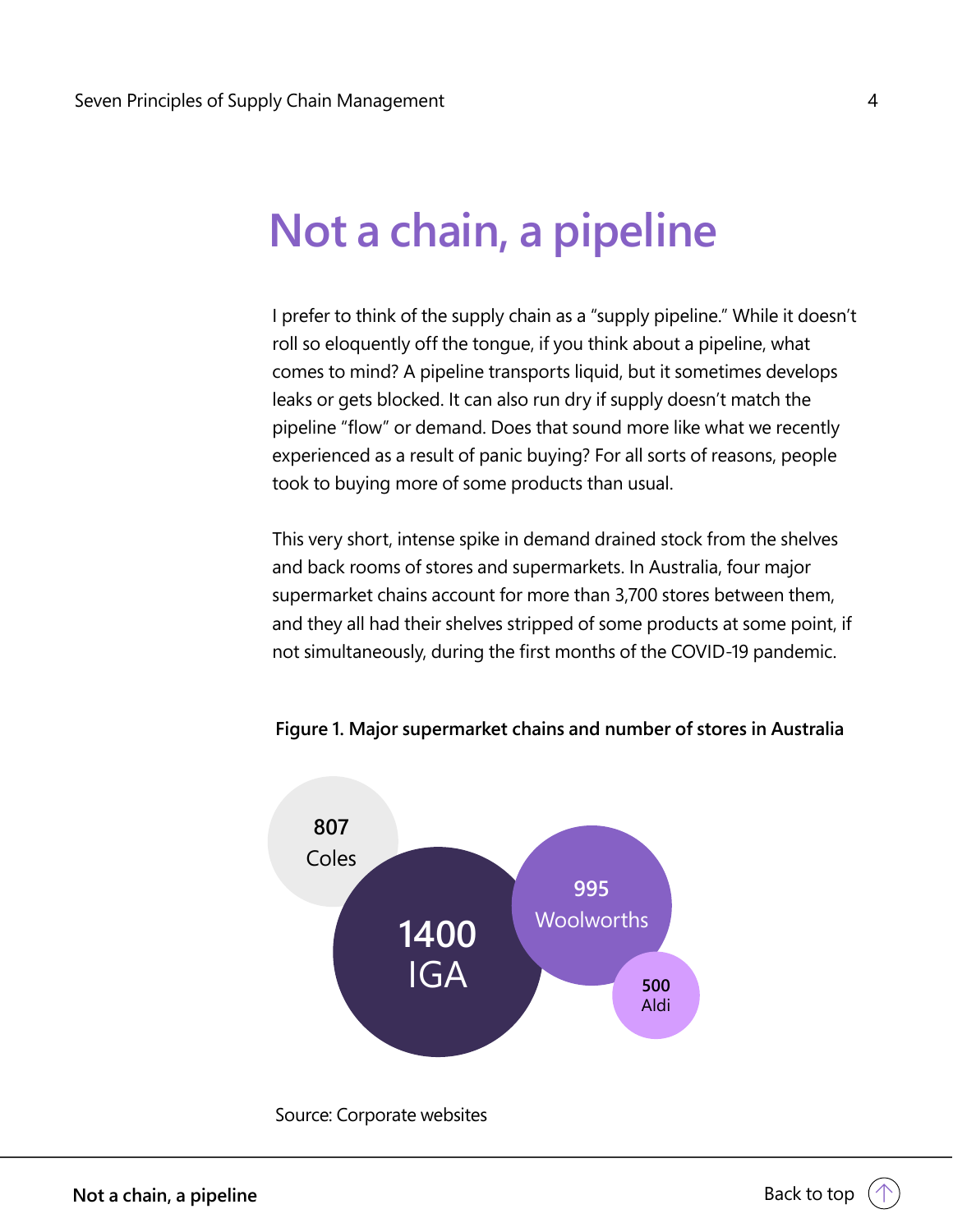Panic buying was so intense that March retail sales set a new record, rising a seasonally adjusted [8.5 per cent](https://www.abs.gov.au/ausstats/abs@.nsf/mf/8501.0), according to the Australian Bureau of Statistics (ABS). In particular, [turnover](https://www.abc.net.au/news/2020-04-22/retail-sales-surge-in-march-toilet-paper-rise-pasta-sales-double/12172606) [doubled](https://www.abc.net.au/news/2020-04-22/retail-sales-surge-in-march-toilet-paper-rise-pasta-sales-double/12172606) for toilet paper, rice, pasta and flour.

The reality is that the supermarket chains have tuned their replenishment algorithms so that they only replenish stock at each store's consumption rate. So when panic buying simultaneously depleted stocks at all stores, the distribution centres (warehouses) that receive, store and replenish from bulk suppliers were also emptied.

Remember our supply pipeline. Now, imagine a large pond filling a small pond. If you don't refill the large pond, both the large and the small pond will run dry, which metaphorically is what happened. Only a few manufacturers make each product, but they supply all the grocery chains. This magnified the effect of panic buying—which emptied the pipeline.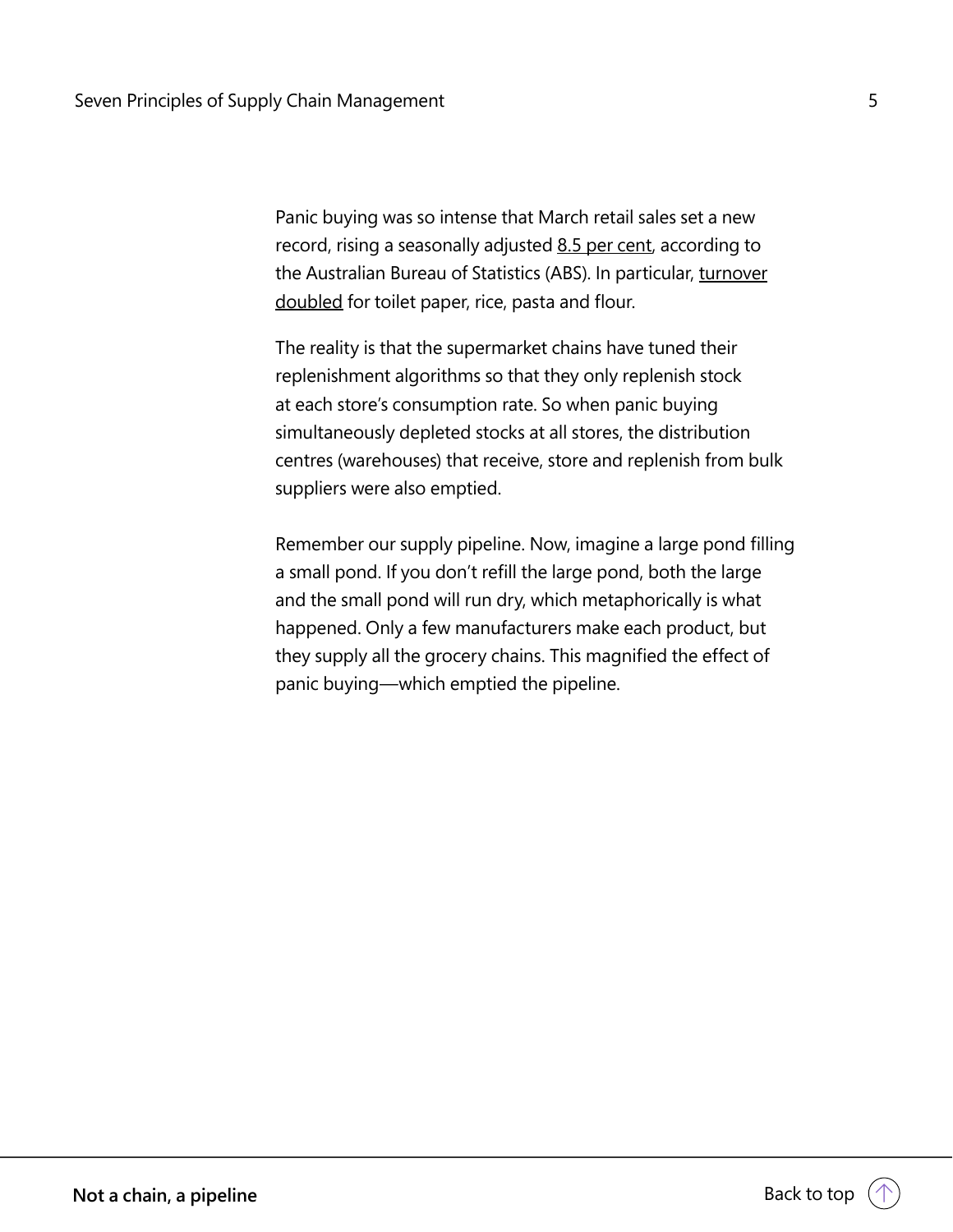# <span id="page-5-0"></span>**Amplifying the problem upstream**

### **Manufacturers make and supply goods using supermarkets' forecasts, which are based on the consumption rates in their stores.**

So the manufacturers only buy raw materials to supply this rate. This meant that when supermarkets asked the manufacturers to turn on the taps harder, they did not have the raw materials needed to meet the unexpected demand. For example, manufacturers of hand sanitiser [experienced severe shortages of raw ingredients and packaging.](https://www.smh.com.au/national/nsw/every-hand-sanitiser-maker-on-earth-is-fighting-for-the-same-materials-20200414-p54jpu.html)

The shortages quickly moved upstream as manufacturers requested more raw materials. The raw material suppliers weren't expecting to produce more than the normal rate of supply and ran out. When you couple this with the distance the (mostly foreign) manufacturers are from the distribution centres, and how far they are from the stores, the problems multiplied again. The so-called supply chain was broken—or, as I prefer to think of it, the supply pipeline and all the reservoirs and pipes that fed it, were drained. Furthermore, the problem became more pronounced upstream. This effect was first documented by American computer engineer and systems scientist [Jay Forrester](https://www.technologyreview.com/2015/06/23/167538/the-many-careers-of-jay-forrester/) in 1961 and called the [Forrester effect](https://www.sccgltd.com/featured-articles/distortion-in-the-supply-chain-beware-the-bullwhip-effect/) or the Bullwhip effect. It is likened to cracking a whip. A small hand movement is increasingly amplified the further away you move from the hand.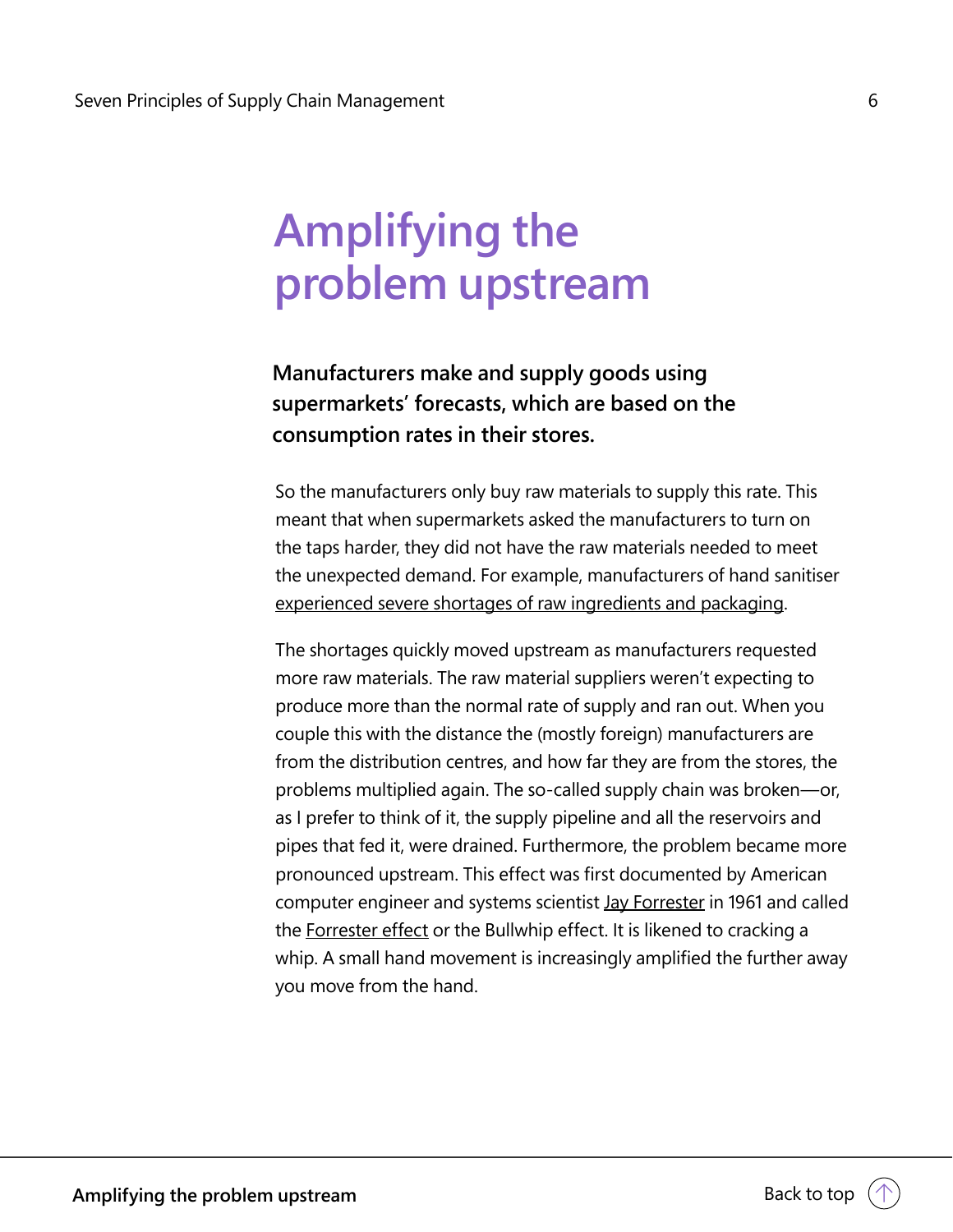In the same way, the effect of a small fluctuation in demand at a store increases the further it moves from the store to the manufacturer and beyond. Think of it like this: a store sells 300ml drink cans that its distribution centre supplies in cases. But the distribution centre has to order the cans from the manufacturer in pallets, so the order multiplier effect causes a Bullwhip increase in demand the further it moves up the supply pipeline.



**Figure 2. The Bullwhip effect**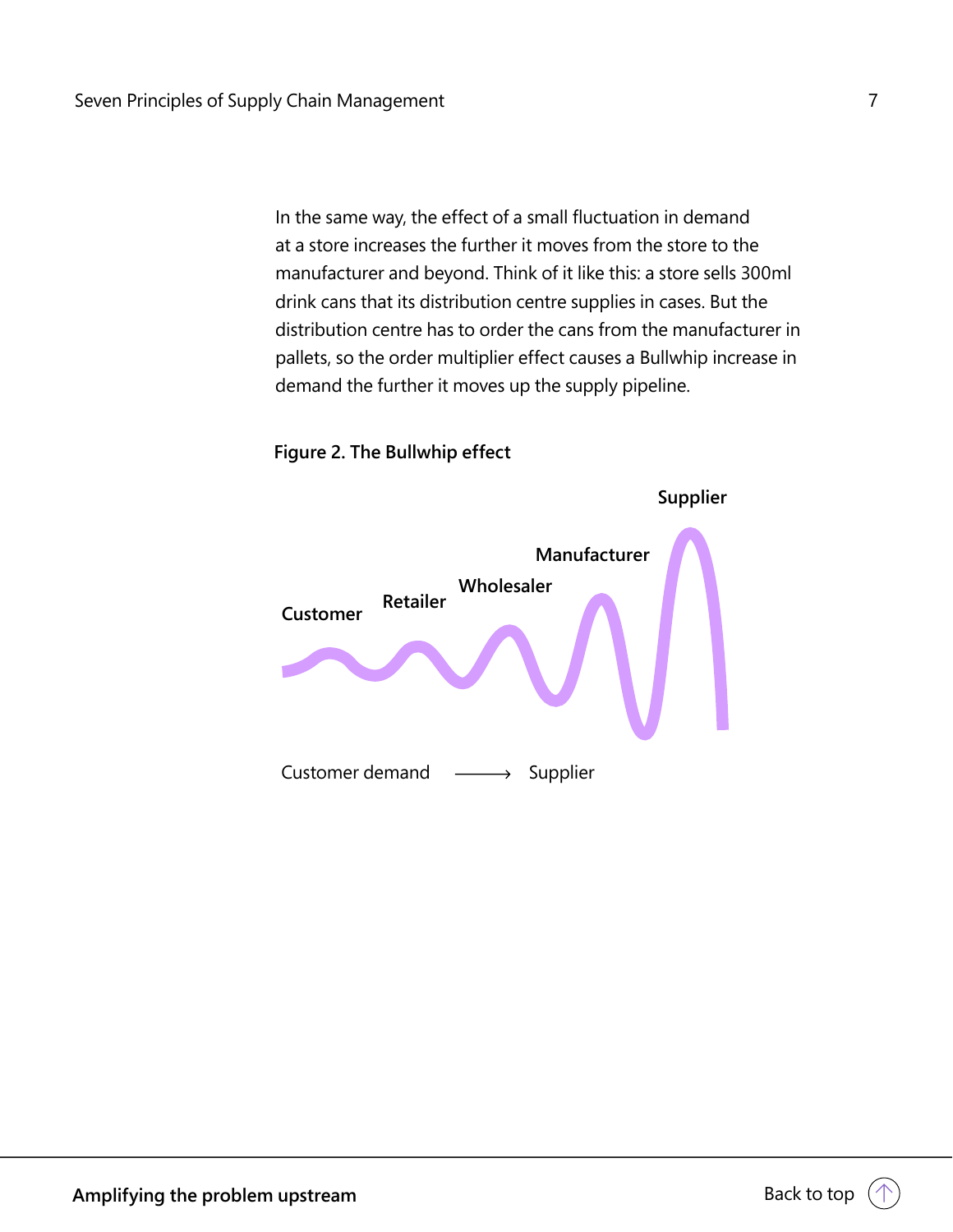# <span id="page-7-0"></span>**Beware the "bounce" effect**

**If you think this is where the pipeline problem ends, think again. Take the shortages caused by the recent panic buying: how did we get products back on the shelves?** 

Supermarkets needed to order complete refills of some merchandise, but they also had to refill their distribution centres. In turn, the manufacturers had to produce more, which required more raw materials. All these steps were way above normal consumption levels.

But the average person has not suddenly begun to consume more. The pipeline contents are simply stored in people's cupboards and garages, and they won't need to buy any of these items until they consume what they have. So supermarket stock stays on shelves, the distribution centres stay full, and the manufacturers have to stop producing—the opposite of what happened previously. The pipeline is full and the taps are effectively shut, so the supermarkets cut back on orders, causing the supply pipeline to "bounce".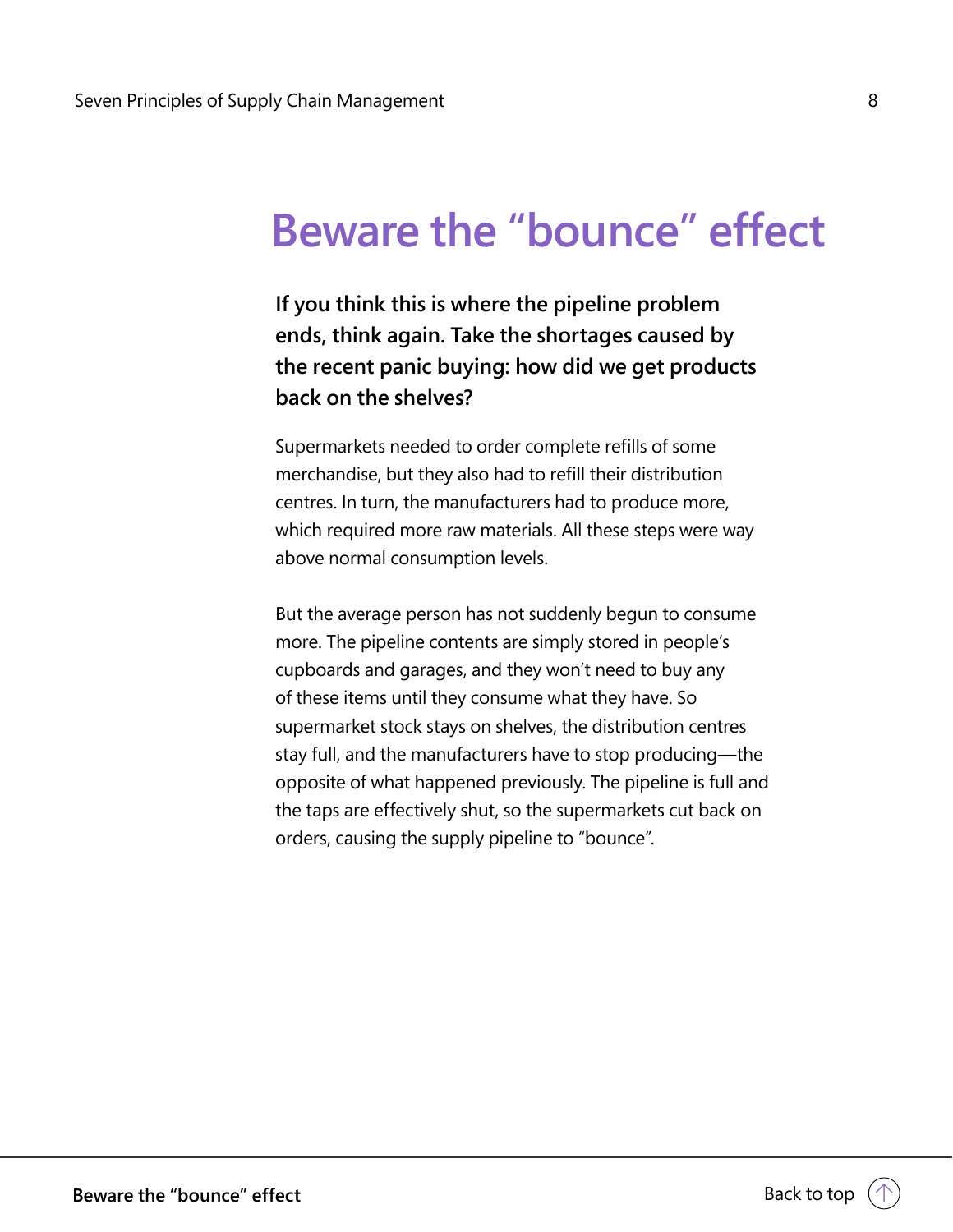This effect was graphically illustrated in April when Australian retail sales plummeted 17.7 per cent after the March spike, according to the ABS. So with all this in mind, how do we address this problem and ensure we are better able to handle an abnormal spike in demand? Bear in mind that in modern history, there has never been such an intense peak of demand. We have to look to World War I, World War II and the Spanish flu pandemic to find examples. The most obvious answer is to hold more stock, but that is not a solution. Holding more stock requires more space, consumes liquidity and often leads to waste through expiry of short life cycle products.

So to understand what we can do to adapt the supply pipeline to these intense peaks in demand, we need to consider a number of principles of supply and demand. They haven't changed in more than 250 years and likely never will; however, when looking for silver bullets—instantaneous mystical solutions to problems—we often overlook the obvious.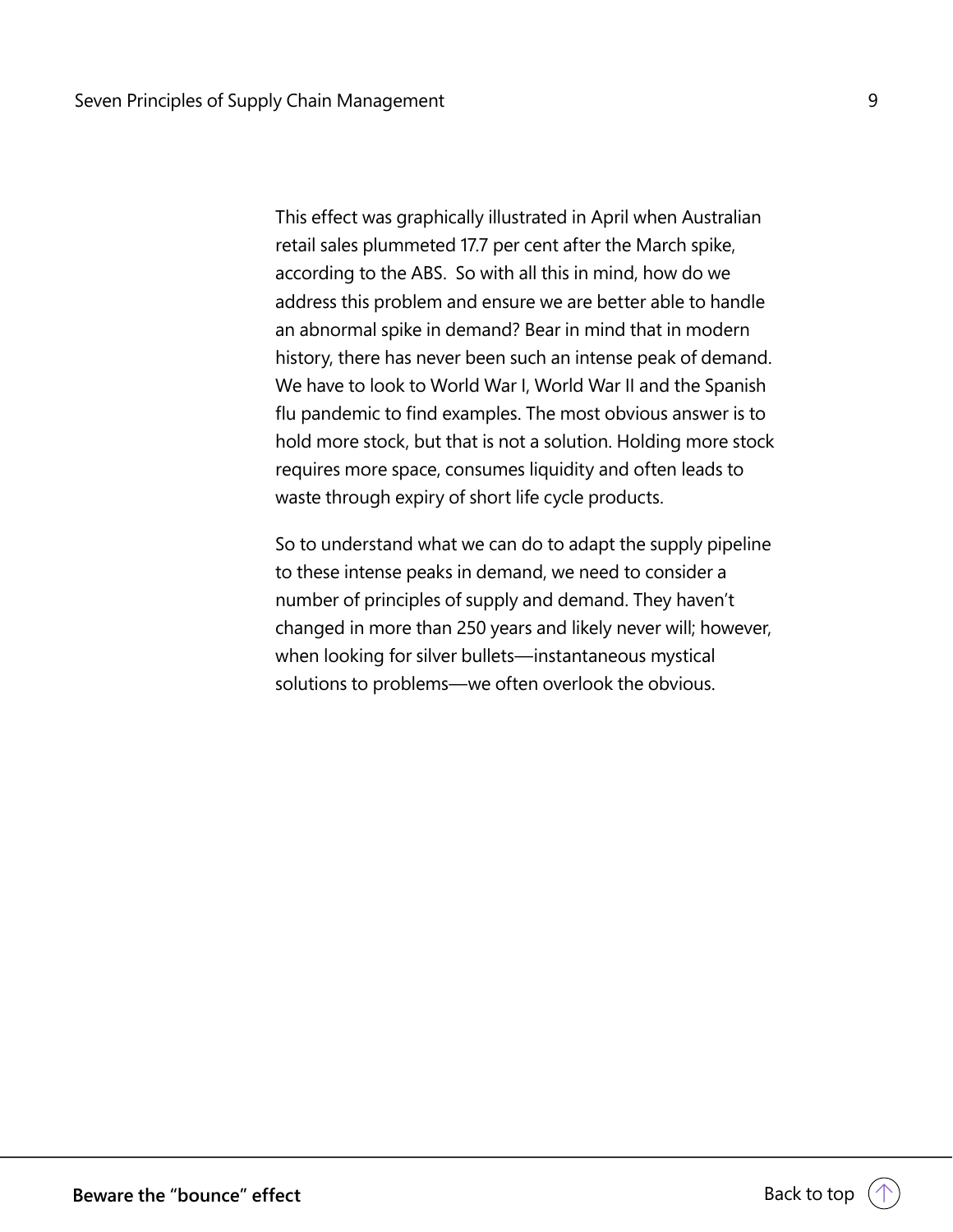**At Breville we focus on a concept around Agility. We build our information systems so that our executives have accurate data on what's happening up and down our supply chain. That gives us the ability to pivot the business depending on what's happening at the consumer or manufacturer end."**

**Nathan O'Donnell** Dynamics 365 Global Program Leader Breville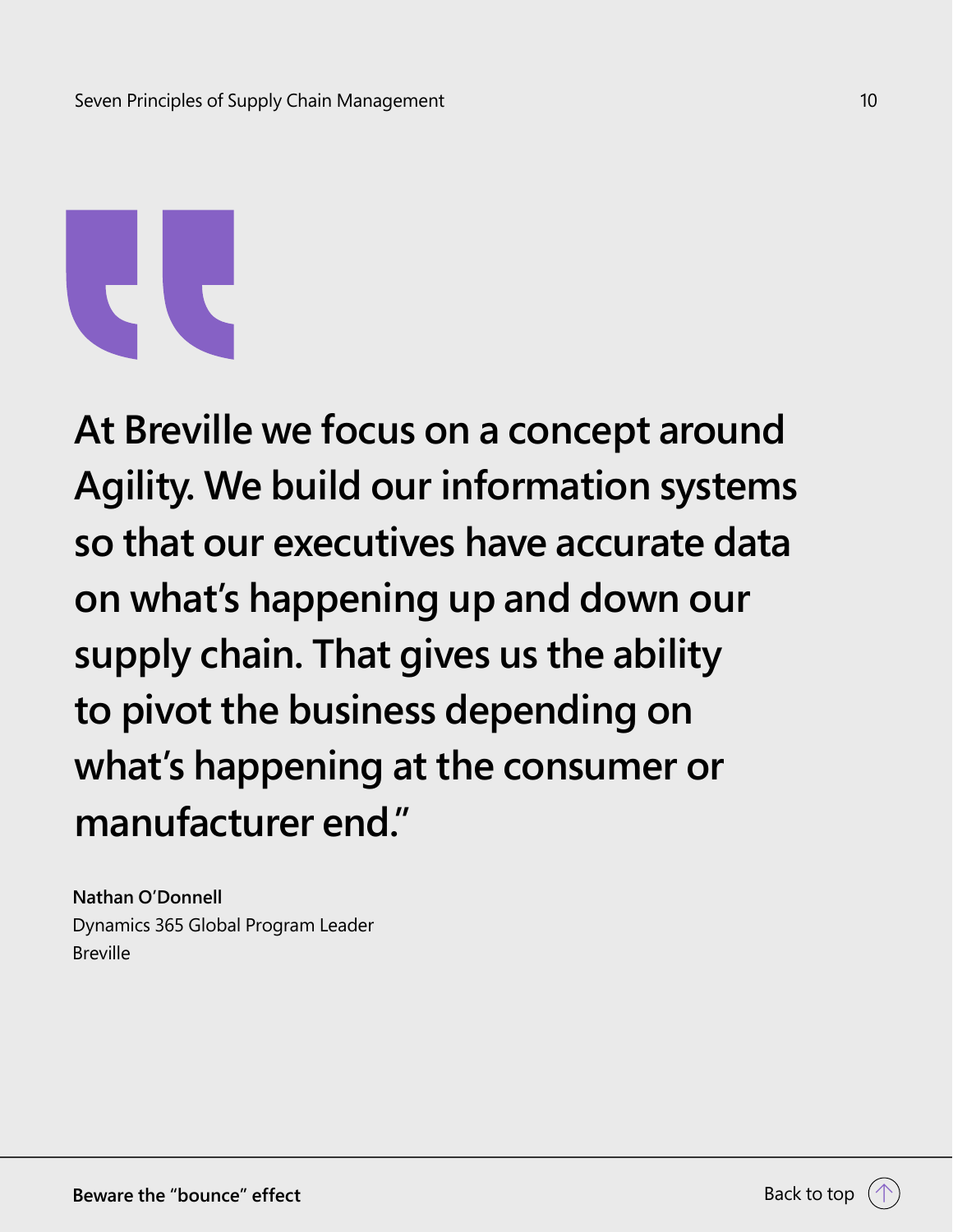# <span id="page-10-0"></span>**Supply chain principles and actions**

The solutions lie in the seven principles of effective and efficient supply chain management.

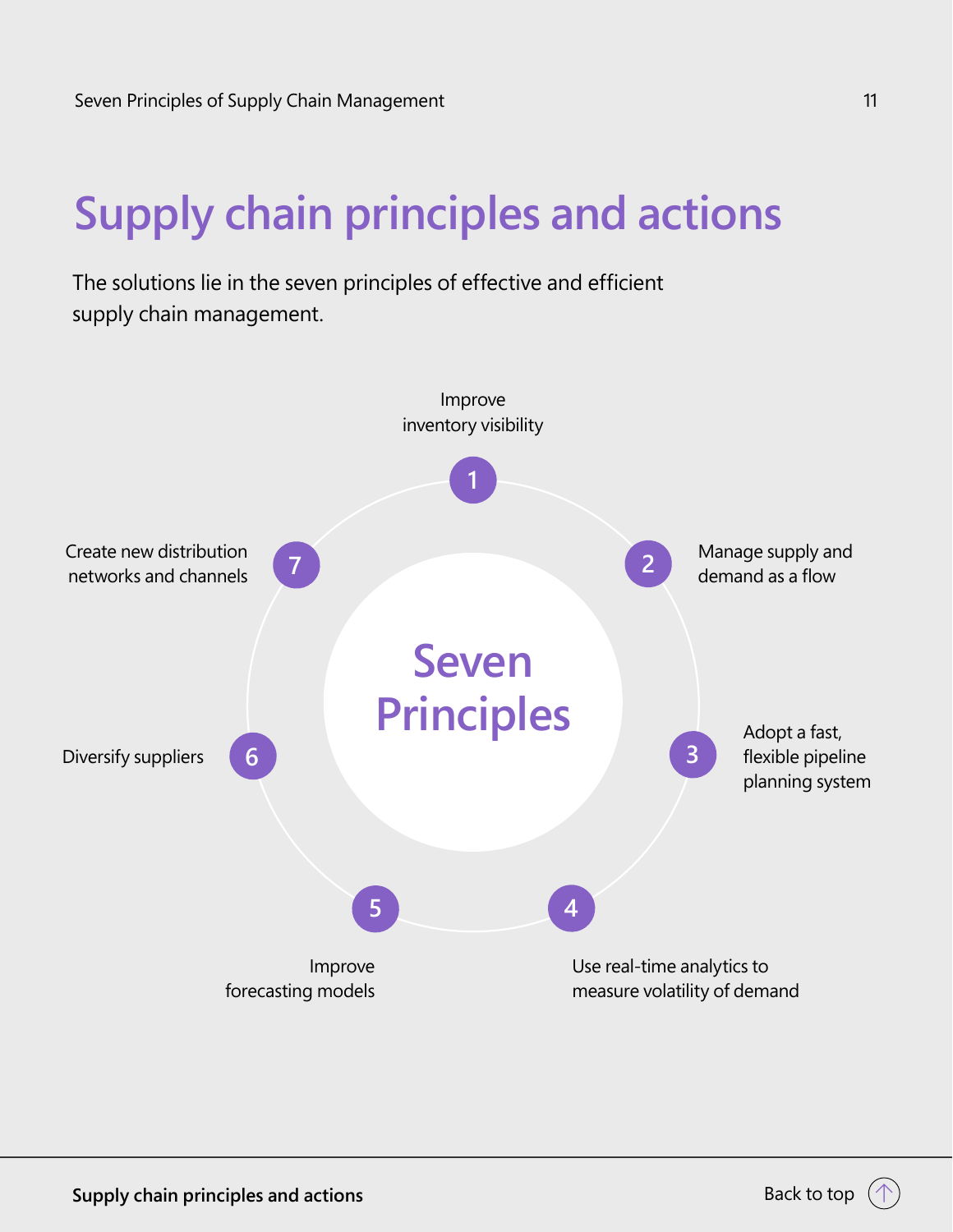## <span id="page-11-0"></span>Seven Principle 1: The Supply Chain Management 12 (1996) and Supply Chain Management 12 (1996) and Supply Chai Ę **Improve inventory visibility**

**The first and most important consideration is having visibility of inventory. As futurist and author John Naisbitt said, "The most reliable way to forecast the future is to try to understand the present."**

If we don't have integrated, real-time visibility of inventory throughout the supply chain, we risk losing control. Yet between procurement and sale, too many organisations have "blind spots", where they have leaks and delays in gaining visibility of stock, creating real challenges.

Take the case of a high fashion retailer I worked with. It had great systems for new product development and sales, but tracked its supply chain on spreadsheets. In some cases, it had a 12-week lead time from order to delivery of items that were highly fashionable, making it vulnerable to volatility in demand. Additionally, no one had any idea of what was available where or when. This meant it couldn't commit to fulfilling customer orders and so, in the fast moving world of high fashion, it couldn't compete. As a result, sales and market share slipped. In industry terms, it fell behind the fashion curve, which led to its demise and acquisition by another brand.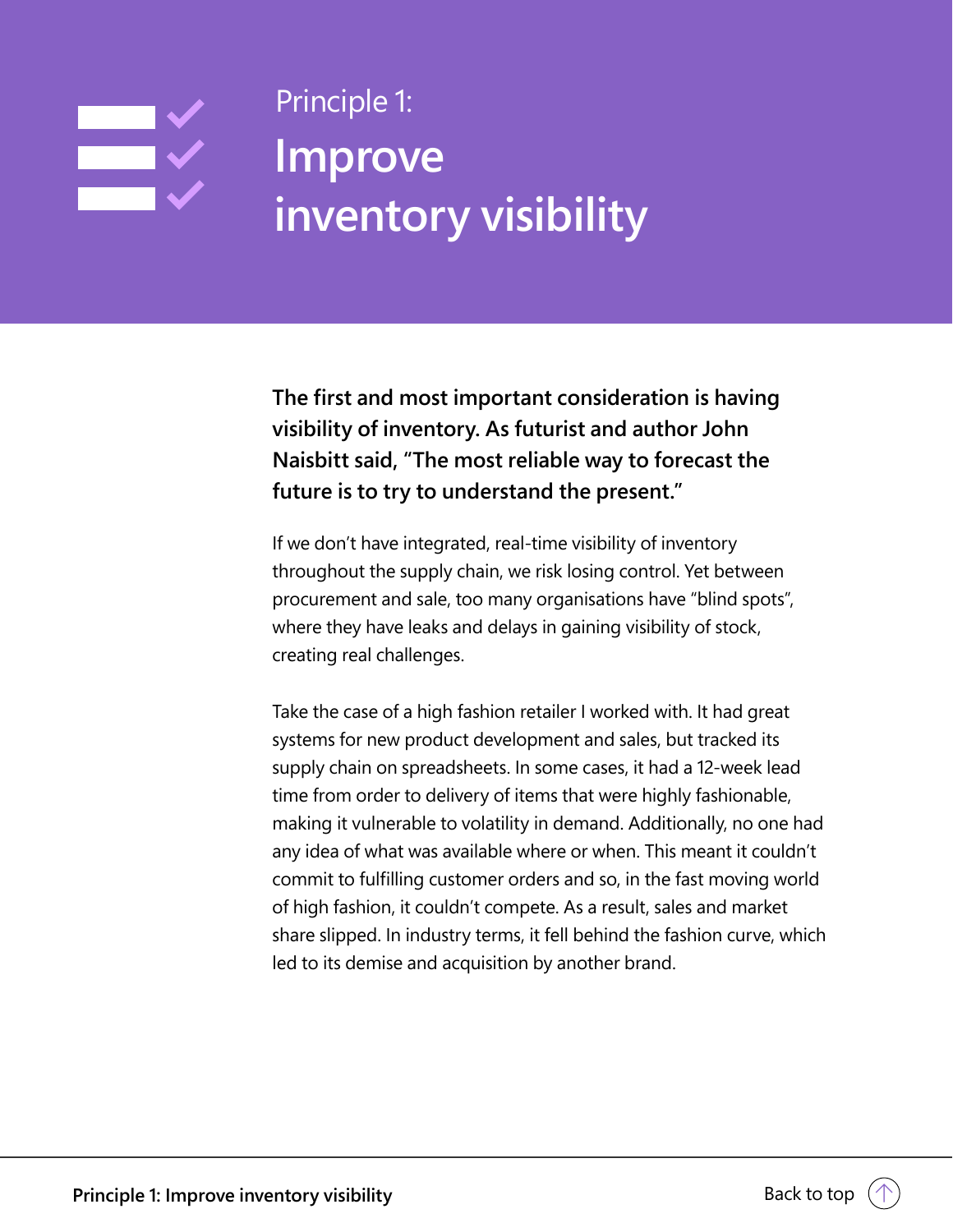By contrast, Perth-based Marubeni-Itochu Tubulars Oceania has shifted its finance and operations system to the cloud to gain [end-to-end transparency](https://news.microsoft.com/en-au/features/mito-pipes-in-cloud-based-finops-transformation-streamlines-business/) of its oil and gas tubing supplies. Employees now have access to real-time inventory movements and balances, enabling them to provide a muchimproved experience for customers.



### **Action**

Make sure systems are in place that enable real-time visibility of inventory across your distribution network—from supplier to customer—and that all staff know how to transfer information across corporate borders, with visibility and velocity. Also ensure your staff understand the importance of having an accurate inventory. It must be updated as a priority for each transaction, and losses or gains accounted for and processed immediately.

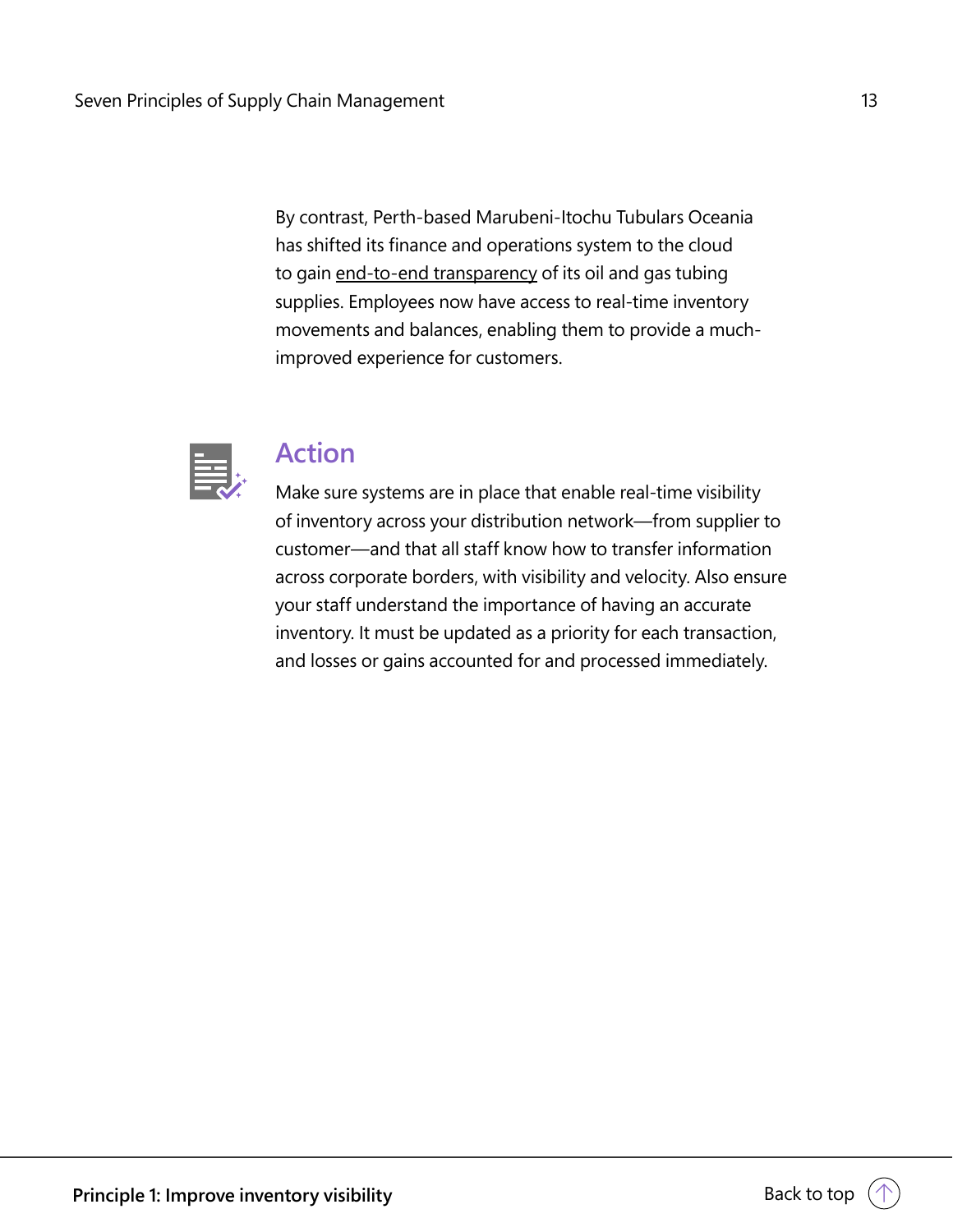

**For us, the consumer is at the centre of everything we do. We look at resiliency and agility in terms of an outcome—we want our customers to be able to buy our products when and where they want to."**

**Nathan O'Donnell** Dynamics 365 Global Program Leader Breville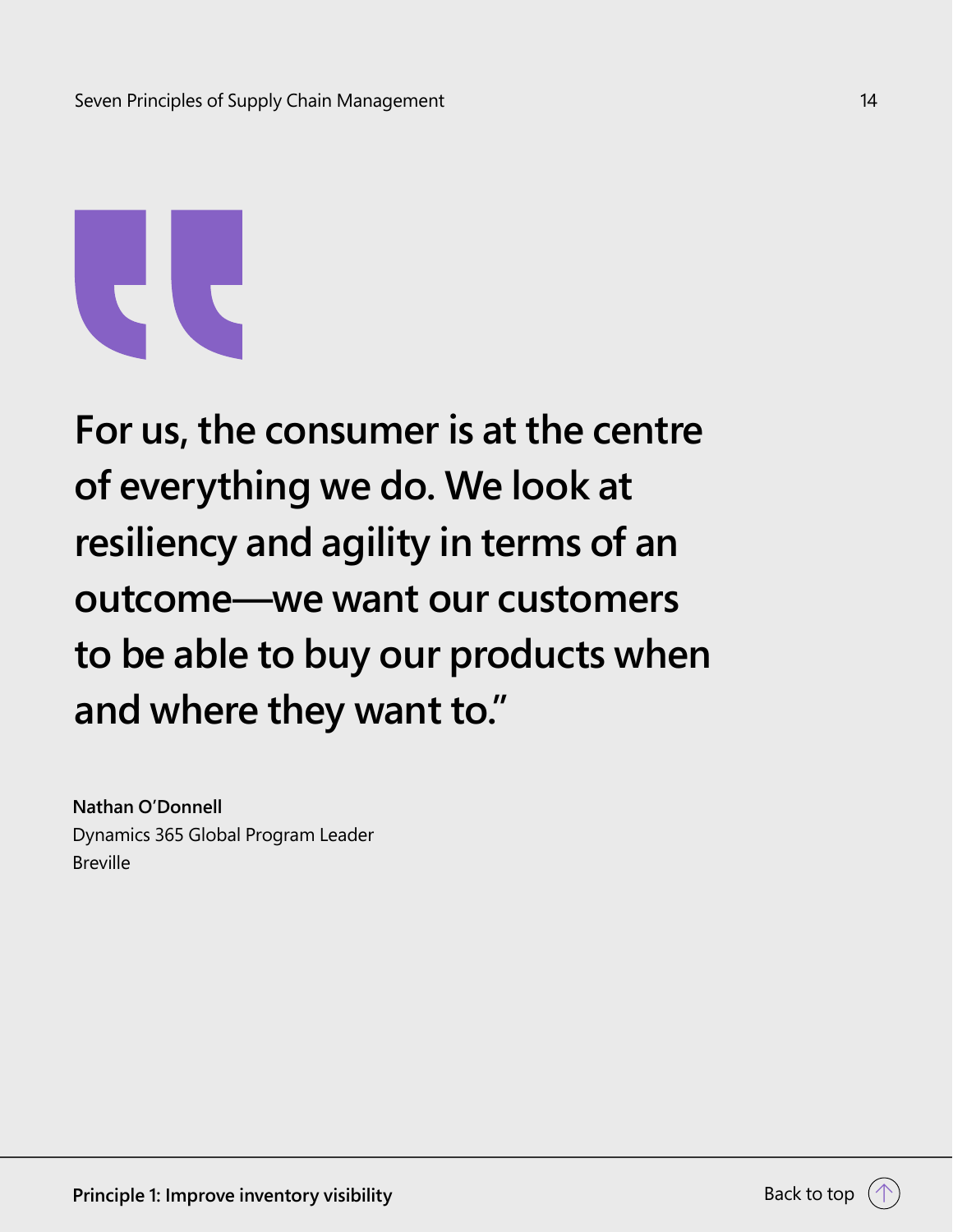## <span id="page-14-0"></span>Seven Principles of Supply Chain Management 15 Principle 2: **Manage supply and**   $\sum$ **demand as a flow**

**Supply cannot just switch on and off—and the more volatile the demand, the less we are able to source supply. So we need to manage the product flow throughout the supply pipeline.**

This means that in an ideal state, there is a balanced movement of product from supplier through to customer. The store holds the amount of product being consumed. It matches the amount in the pipelines from the distribution centre to the store, and from the supplier to the distributor, and so on back through to raw materials. This theory is perfectly illustrated by Dr Eli Goldratt, the business management guru in his best-selling novel **The Goal**, where he shows that it is vital to balance flow, not capacity.

Auckland-based homewares retailer Citta, for example, is using business intelligence to [perfect its flow of products](https://news.microsoft.com/en-au/features/citta-sprinkles-some-goldilocks-magic-with-dynamics-365/) from its supply chain, ensuring it has enough to satisfy demand, but not so much that it's left with unsold stock at the end of a season.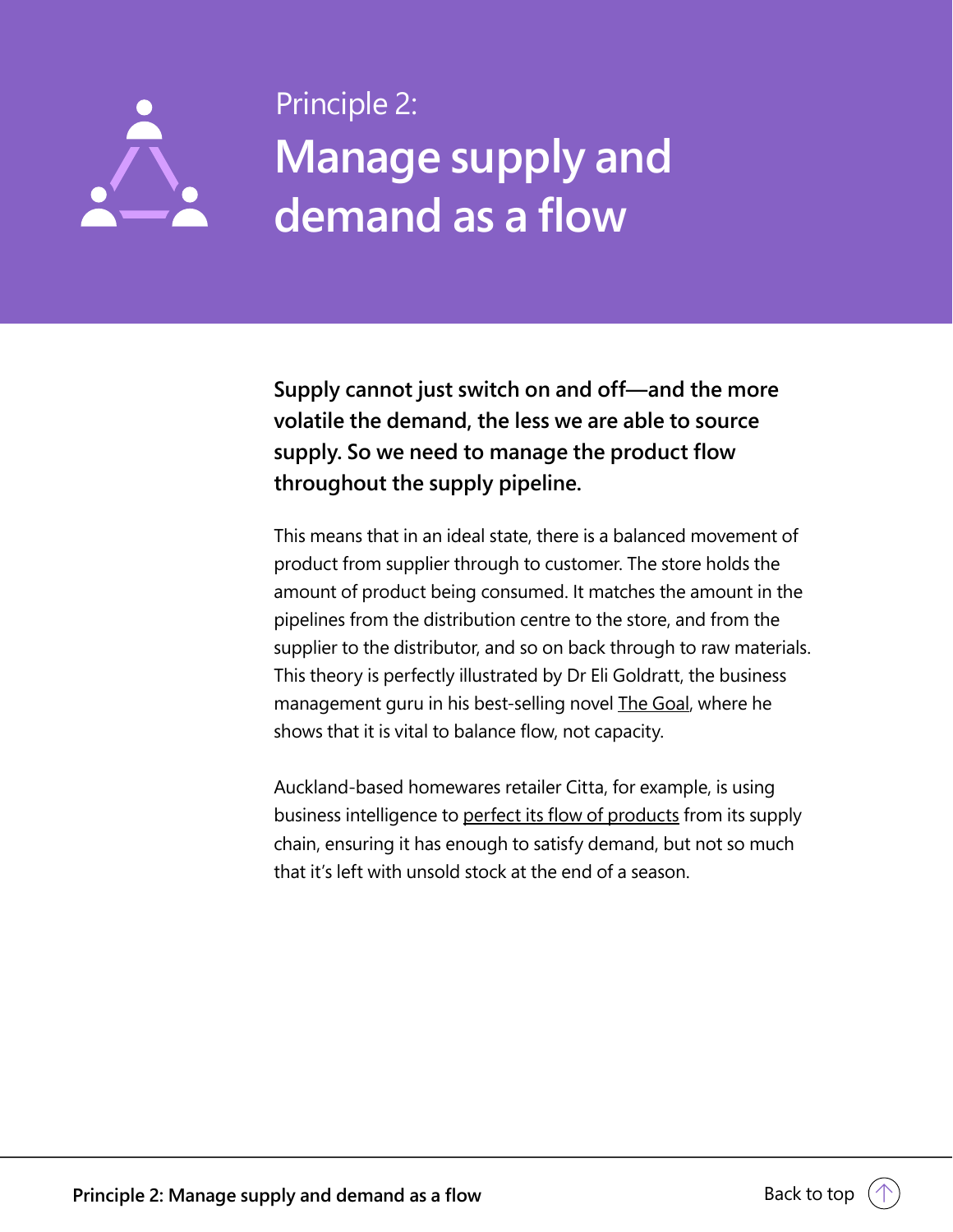

### **Action**

Aim for more frequent, smaller deliveries when trying to manage the way products are procured and delivered. This is better than infrequent, large bulk deliveries, and balances the flow of movement through the entire supply chain. We need to rethink the concepts of minimum order quantities to remove lumpy irregular supply. This will mean the need to have a new conversation with suppliers and, potentially, logistics providers. Because of the cost of freight, retailers often increase quantities to reduce the freight cost per unit, but for products with volatile demand (see Principle 4), this increases supply issues if demand changes.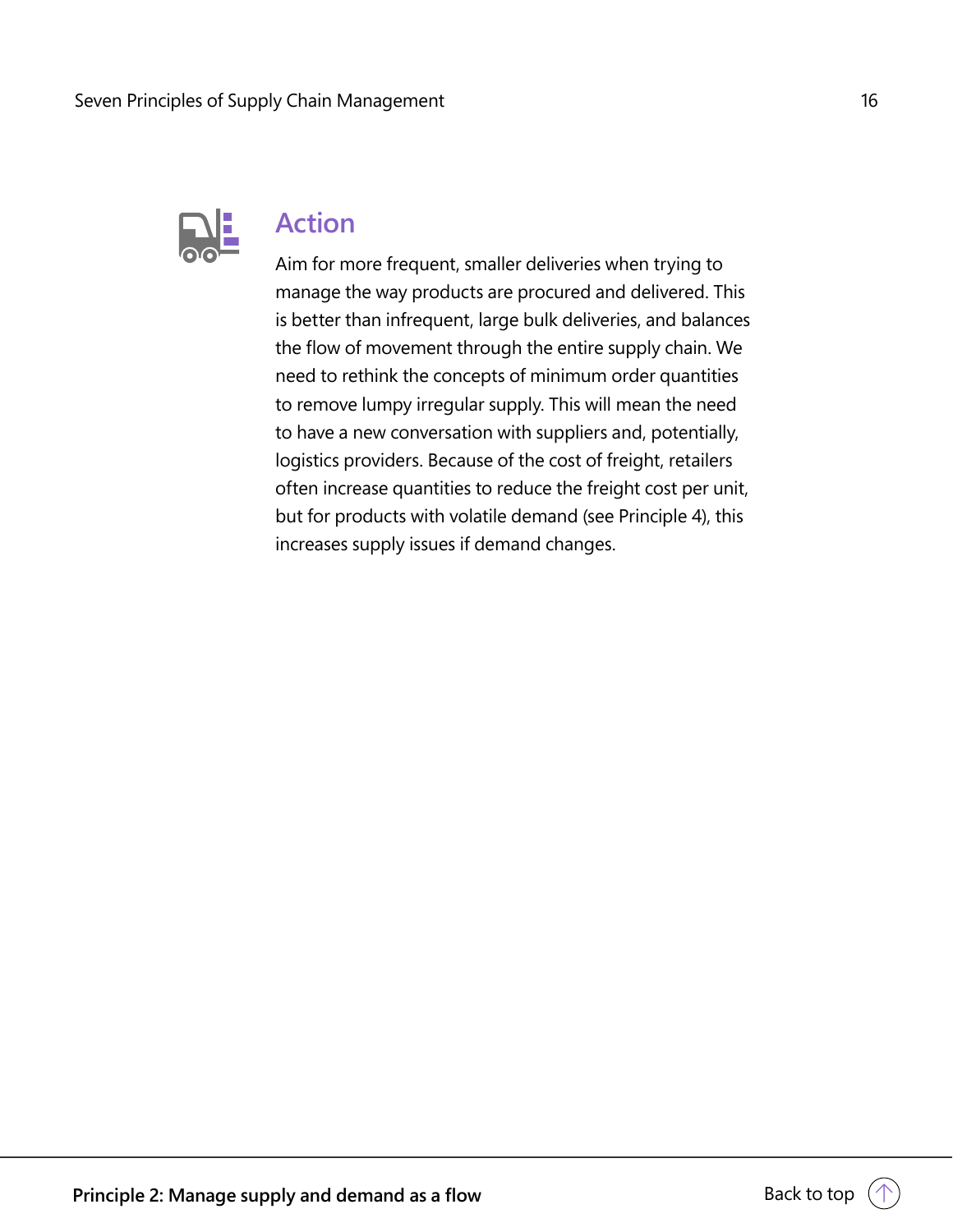

# **Using Power Apps, we were able to deliver a standardised workflow and approval process to create efficiencies in our supply chain."**

**John Khoury** Chief Information Officer Allied Pinnacle

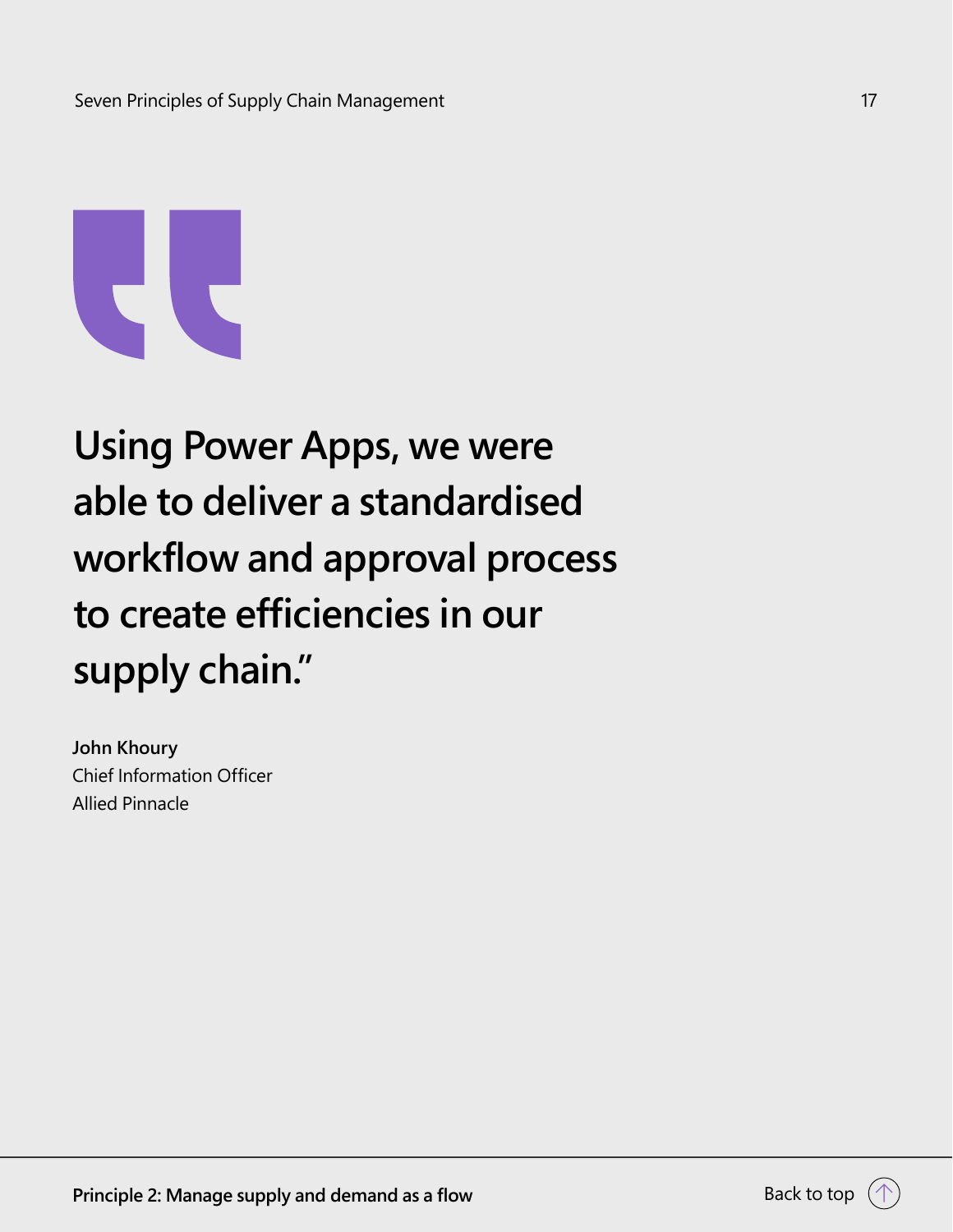# <span id="page-17-0"></span> $\blacktriangleright$   $\blacktriangleright$   $\blacktriangleright$  Principle 3:  $\blacktriangleright$   $\blacktriangleright$   $\blacktriangleright$   $\blacktriangleright$   $\blacktriangleright$   $\blacktriangleright$   $\blacktriangleright$   $\blacktriangleright$   $\blacktriangleright$   $\blacktriangleright$   $\blacktriangleright$   $\blacktriangleright$   $\blacktriangleright$   $\blacktriangleright$   $\blacktriangleright$   $\blacktriangleright$   $\blacktriangleright$   $\blacktriangleright$   $\blacktriangleright$   $\blacktriangleright$   $\blacktriangleright$   $\blacktriangleright$   $\blacktriangleright$  **Adopt a fast, flexible pipeline planning system**

**The supply chain reaction time spans the period from manufacturing to when a customer purchases a product. It is almost self-evident that the longer it takes for the supply signal (abnormal sales volume) to reach participants in the supply pipeline, the greater the risk of the pipeline being emptied before it produces a "refill signal."**

At a large textile company, for example, their systems would only allow a full regenerative plan over the weekend, such was the compute time needed—and then it would need another 2–3 days of analysis. As a result, a major shift in demand could take up to 10 days before upstream changes came into effect.



### **Action**

Ensure the supply chain planning system can run at any time. Legacy systems create delays in signal processing. This is often due to planning processes running overnight or only at weekends because of the length of time they take, and the impact on the system due to downtime. Having a system that can run in minutes and at any time eliminates delays and maximises the ability to identify supply chain issues and quickly resolve them.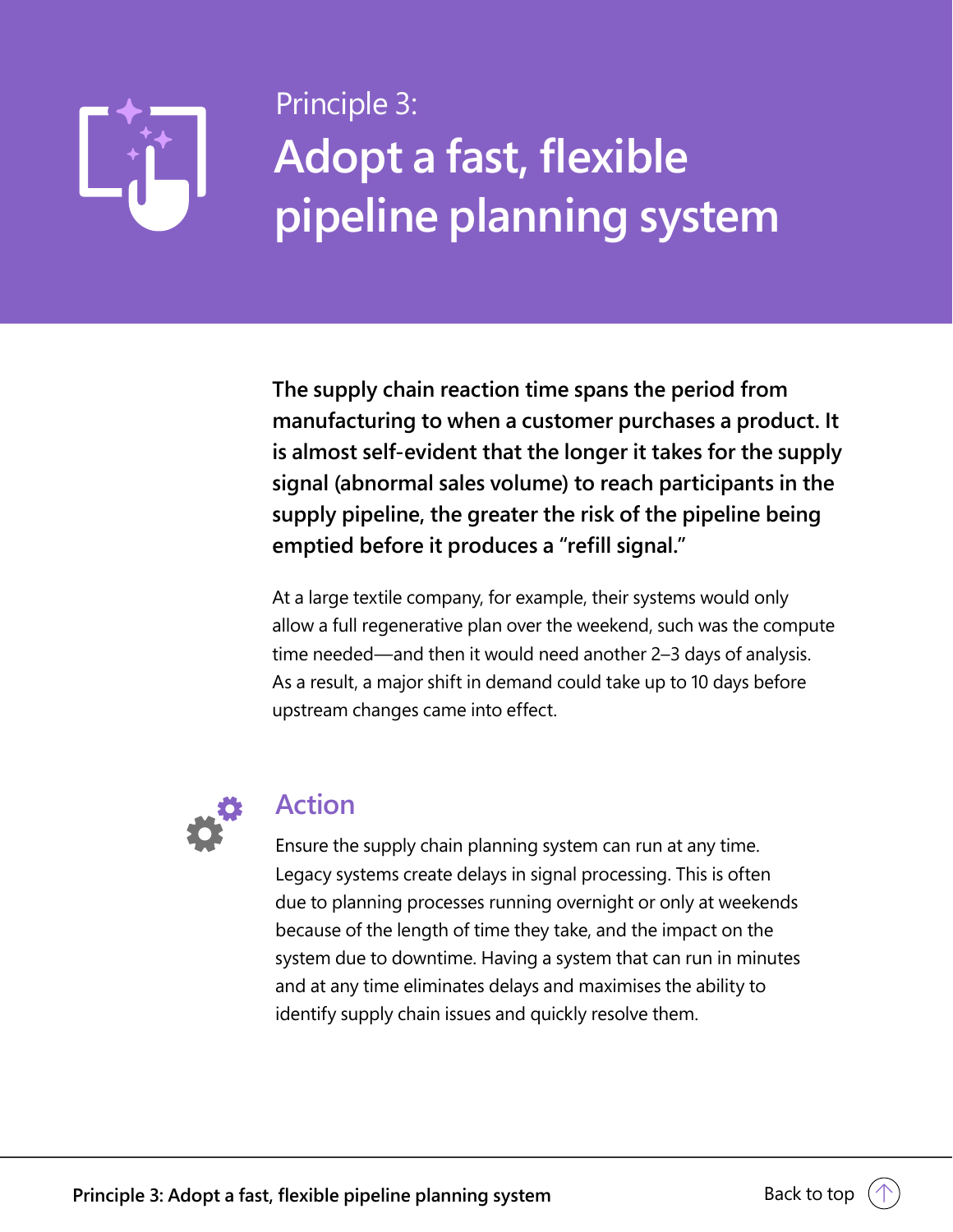# **ANTI**

<span id="page-18-0"></span>Seven Principles of Supply Chain Management 19 Principle 4:

# **Use real-time analytics to measure volatility of demand**

Not all products are consumed at the same rate or time; some are consumed at a flat rate. Take the flour example again. The average person's rate of consumption hasn't changed during the pandemic.

At various times in their life, a person may use consume more, but consumption is largely predictable. Compare this with fashion clothing, which is highly volatile. It's based on trends, styles, influencers and celebrities, and demand can fluctuate wildly from store to store, region to region, and culture to culture.



### **Action**

Install real-time analytics across the entire supply pipeline. This is a fundamental requirement to manage demand and supply. Identify and group products by their volatility, and use highvisibility analytics to monitor and provide real-time alerts to tightly manage volatile stock levels. For products with highly volatile demand, tie demand very tightly to supply signals, and automate alerts for when these move outside tolerance. For non-volatile products, take a more relaxed approach with set minimums and maximums, and reordering points for restocking.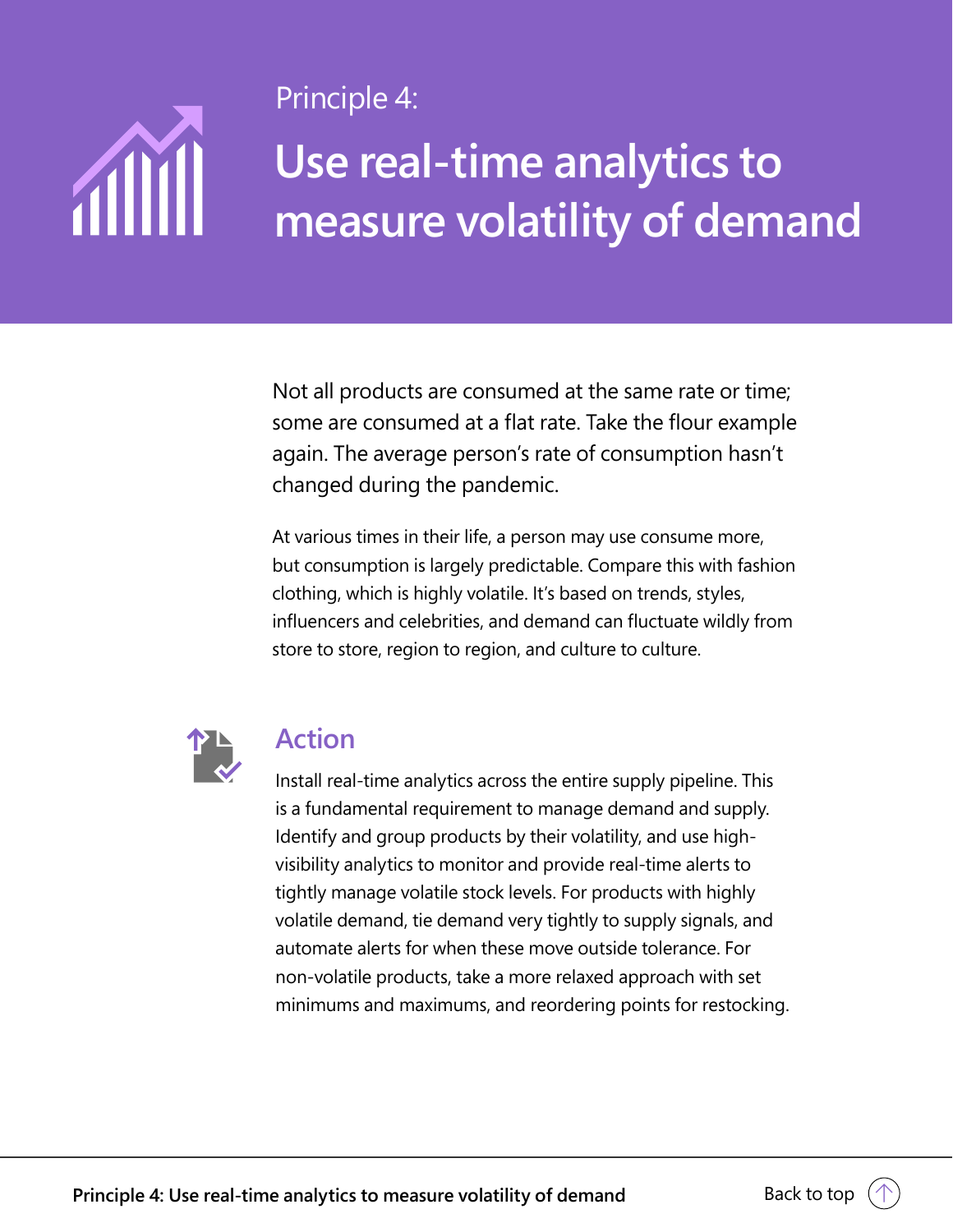**The challenge of COVID-19 broke down the localised site based silos for two reasons. We had to move outside of traditional site based production lines and the use of our S&Op systems planning and BI Reporting together are now embedded to ensure effective business enablement through technology and systems."**

**John Khoury** Chief Information Officer Allied Pinnacle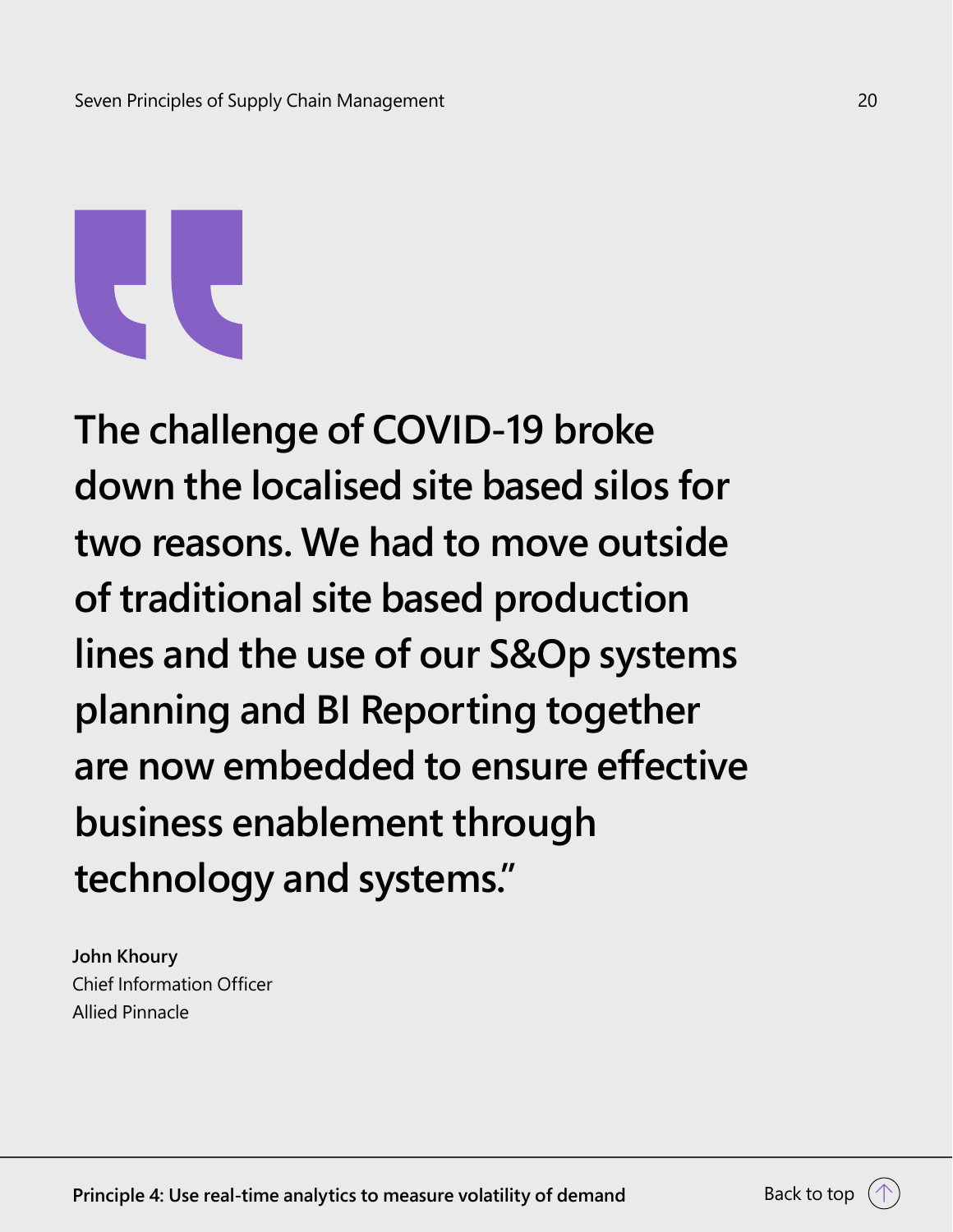<span id="page-20-0"></span>

# **Improve forecasting models** Principle 5:

**A lot of people are scratching their heads about why their forecasts (or other people's forecasts) let them down during COVID-19. The truth is that we have not had this level of demand fluctuation during the career of anyone working in a supply role in 2020.**

To find this, we have to go back to 1914–18 (World War I), 1939–45 (World War II) or 1918 (the Spanish Flu). However, most retail and distribution organisations across the globe today use forecast models that only look at two to three years of historical data.

So, regardless of the level of data science applied to those models, they could not have forecast the effect of COVID-19. Customers stripped supermarket shelves for one of two reasons: fear that stores would close and people would not be able to buy essentials; or greed, which led some people to bulk buy to resell at much higher prices for a profit.

Queensland-based snack foods company Majans, for example, has [digitised](https://news.microsoft.com/en-au/features/majans-spices-up-operations-with-dynamics-365-lays-foundations-for-factory-of-the-future/) [its supply chain](https://news.microsoft.com/en-au/features/majans-spices-up-operations-with-dynamics-365-lays-foundations-for-factory-of-the-future/) to dramatically reduce the time of every process. It's also [using Internet of Things technology](https://news.microsoft.com/en-au/features/majans-pioneers-iot-intelligence-in-factory-of-the-future/) to help identify trends early. This enables line, plant and executive management to make more informed decisions, optimise operations and rein in costs and risk.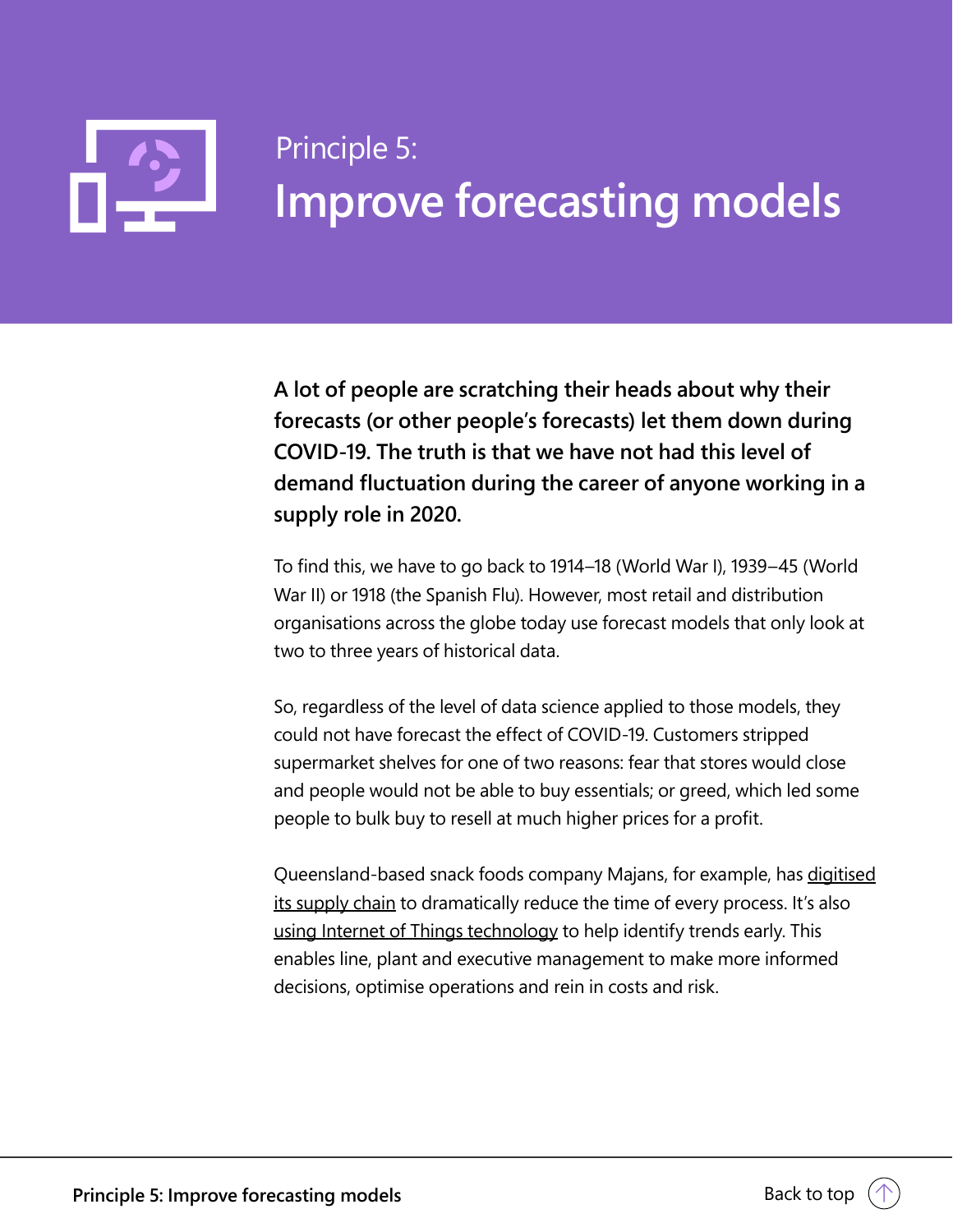When developing these systems, businesses also need to cross corporate boundaries to share forecasts with suppliers and collaborate in real time. Having a single shared model, where all participants cooperate to identify peaks and valleys, and determine whether they are one-off or sustained events, would assist with developing remediation strategies.

Toyota has been doing this for years, not just with forecasts but also with visual Kanban views of its supply chains. Its systems are tightly integrated with its suppliers—so much so that if a Toyota production line stops, the relevant suppliers' production lines are stopped as well.



### **Action**

Increase the amount of available data so that we can accurately forecast extraordinary events, such as what happened with the pandemic. Do this by looking at current forecast models and how they connect with your planning systems, and develop signals to identify un-forecasted demand in real time. We also need to create procurement methods that have very short-term reaction times.

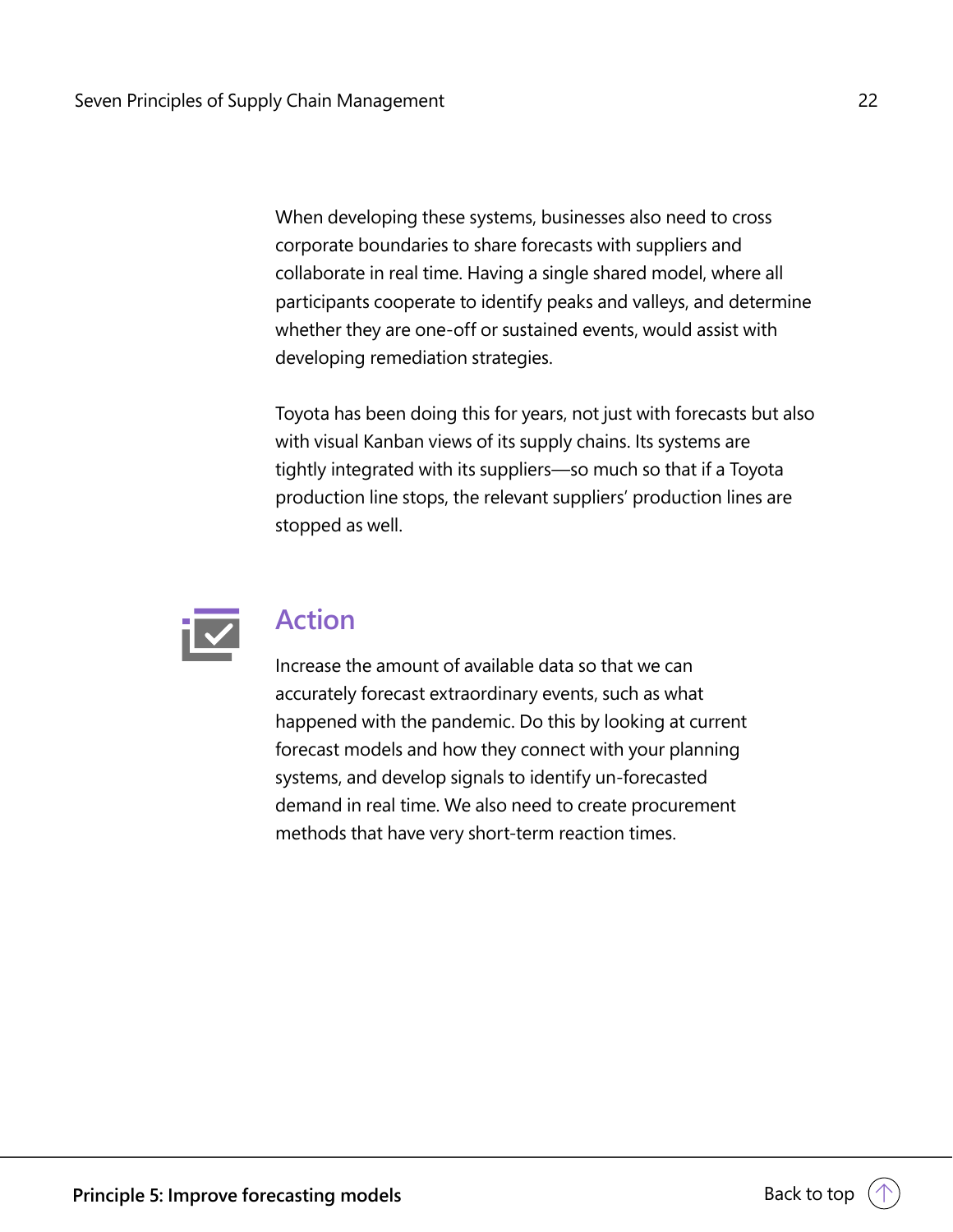# <span id="page-22-0"></span>Seven Principles of Supply Chain Management 23  $\mathbf{L}$

# **Diversify suppliers** Principle 6:

**One of the factors that has exacerbated the shortages during COVID-19 is that for certain products we have very few suppliers, and they supply many distributors and retailers. This means that when the volume required to resupply entire supermarket chains and distribution centres, it has a massive impact on manufacturers.**

The suppliers simply couldn't catch up with demand in a short space of time, bearing in mind that they had to restock entire stores and keep up with normal consumption.



### **Action**

Diversify supply. This means spreading the risk across multiple suppliers, both local and overseas. We have all heard a lot about how manufacturing has all moved offshore, based on price. Unfortunately, the downside is that in many cases we have come to rely on overseas supply, often resulting in long lead times and increased risk. However, to balance the flow, it is essential to have suppliers with short and long lead times, and even different cost models.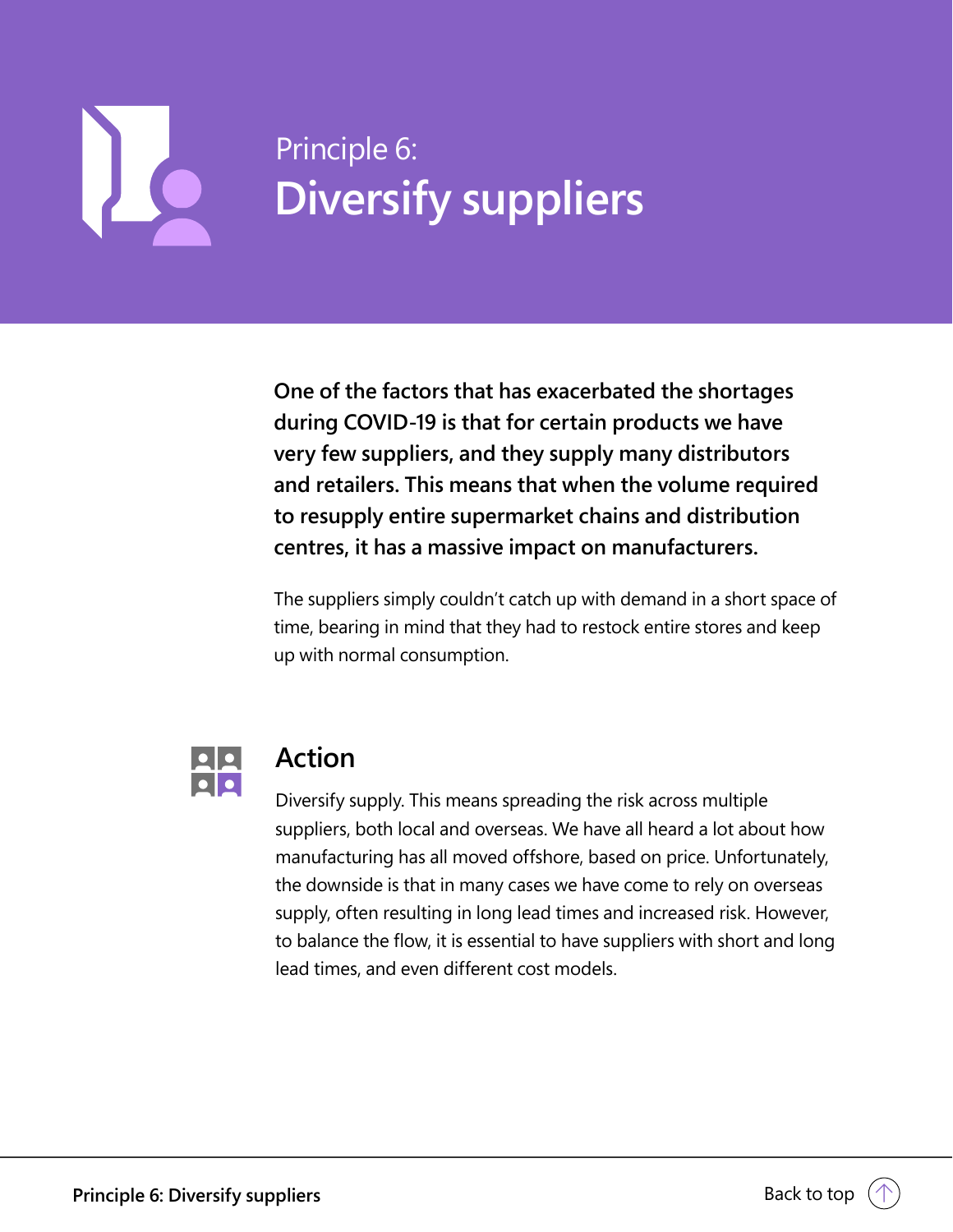<span id="page-23-0"></span>

Seven Principles of Supply Chain Management 24 Principle 7:

# **Create new distribution networks & channels**

**In modern society, we take as a given many things that can be changed. We may have been used to the idea of a supermarket being the most convenient way to buy groceries and other convenience items, but technology and logistics have made it possible to use other channels.**

The COVID-19 crisis has forced many people who may not have considered purchasing online to do so. In fact, during the pandemic, online shopping proved very popular and at a stage, grocery retailers were forced to pause due to lack of supply. For example, Uber and Uber Eats have changed our way of thinking about personal transport options and consuming restaurant food. We can imagine a new future, not only for grocery and convenience shopping, but also for many other everyday items.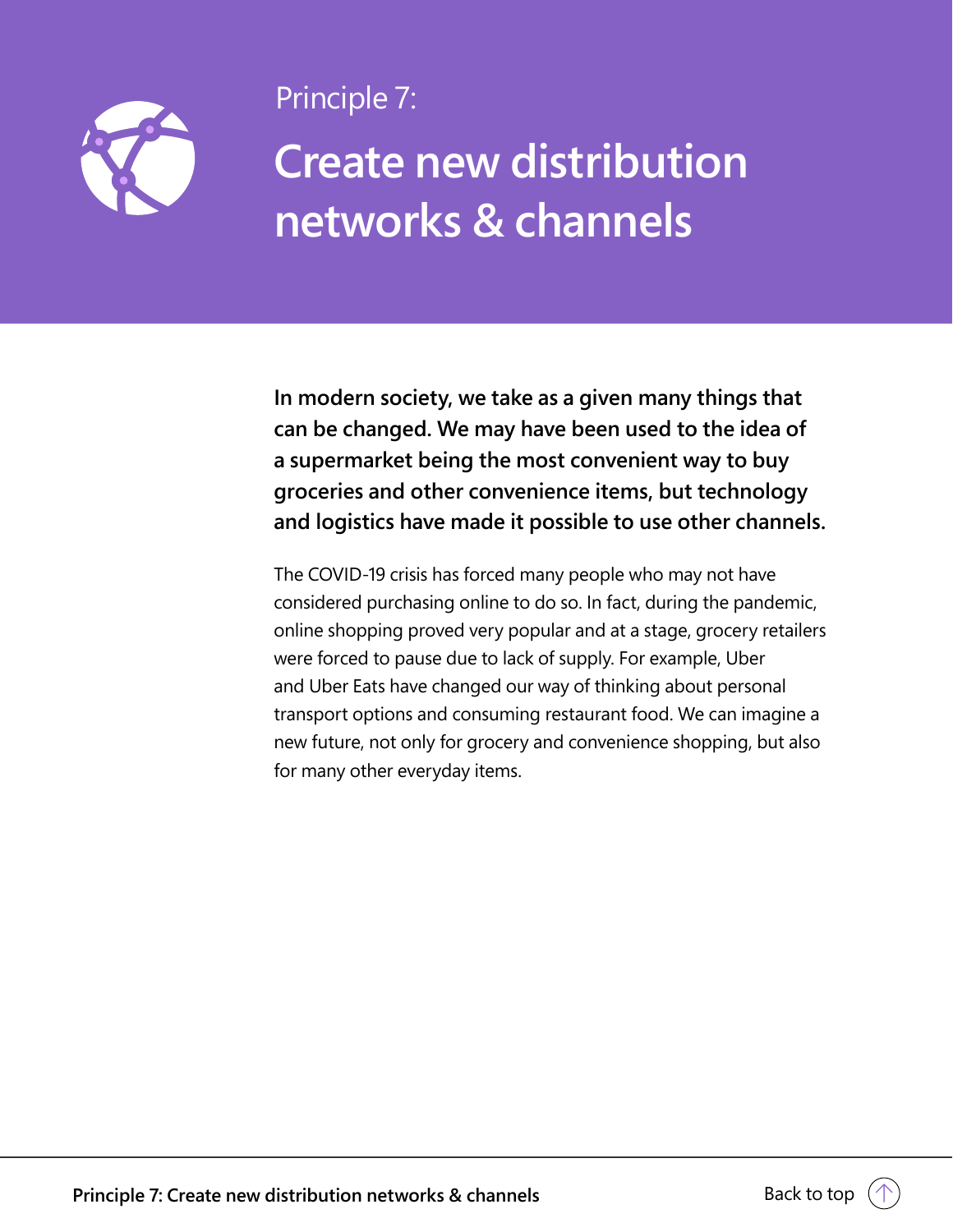### **Action**



### **Transport and logistics**

We could use an Uber-style service to deliver click-and-collect orders. Such a service would broaden the availability of local delivery networks, particularly for the frail, the elderly and the vulnerable. This service could apply to any products that are easy to transport, such as groceries and perishables, where timeliness is critical to the product's quality and lifecycle.



### **Social shopping**

The old concept of the Tupperware party could be used for products that fall outside the groceries and convenience items category. For those who haven't been around long enough, party selling was a big trend in the 1970s and 1980s. The only way to achieve scale in selling was to mass sell—in people's homes.

Tupperware was an "in" product that was sold in homes. A host would invite their friends to a social occasion that happened to centre around someone selling a highly desirable product. Now, in the context of social media, imagine using a Teams meeting to invite your friends to a call where a product seller could demonstrate, discuss, answer questions, enable promotional pricing and even take orders, which could be delivered to your home. This could suit sectors such as cosmetics, fashion and technical products where product knowledge is an important factor in the buying decision.



### **Drive-through collection**

Imagine being able to order online, drive to a store or a warehouse, and have your order loaded into your boot, without you even getting out. We have drive-through fast food outlets and bottle shops, and a small number of home and office goods retailers offer a drive-through service, so why not expand the concept to cover groceries, fresh food or other items?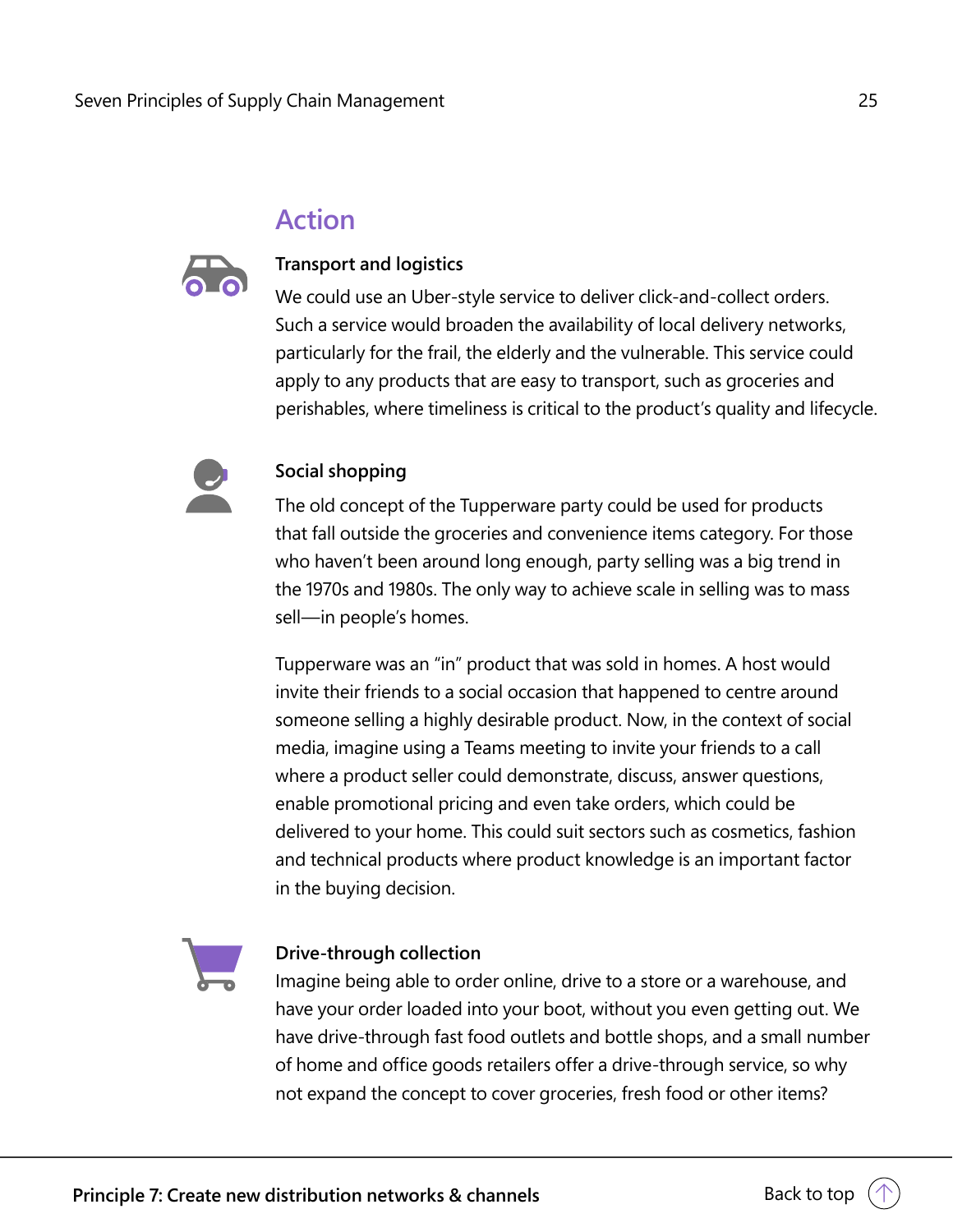# <span id="page-25-0"></span>**Using technology to make the supply chain more resilient**

**Just as a chain is important for keeping a boat safe in a storm, following the principles of a resilient supply chain is essential for managing the highly complex processes that ensure continuous supply.**

While the COVID-19 crisis has shone a spotlight on the supply chain, when we break it down into the principles, and follow them, it helps us to focus on how to make it more resilient.

Ensuring resilience doesn't necessarily mean throwing out all our systems and starting anew. It can mean re-evaluating existing systems to ensure they are optimised for resilience. It can also mean adding new or additional workloads to existing systems and infrastructure, and capability, or expanding the footprint of business applications.

The ability to deploy modern business applications as individual workloads, or as a whole, brings a different model of agility that enables rapid prototyping and constant innovation.

Integration is one of the big challenges with modern systems. This is where enterprise resource planning (ERP) systems assist businesses. They were developed to provide fully integrated transactions across organisations, not just in the supply chain, creating the right level of data visibility for different stakeholders.